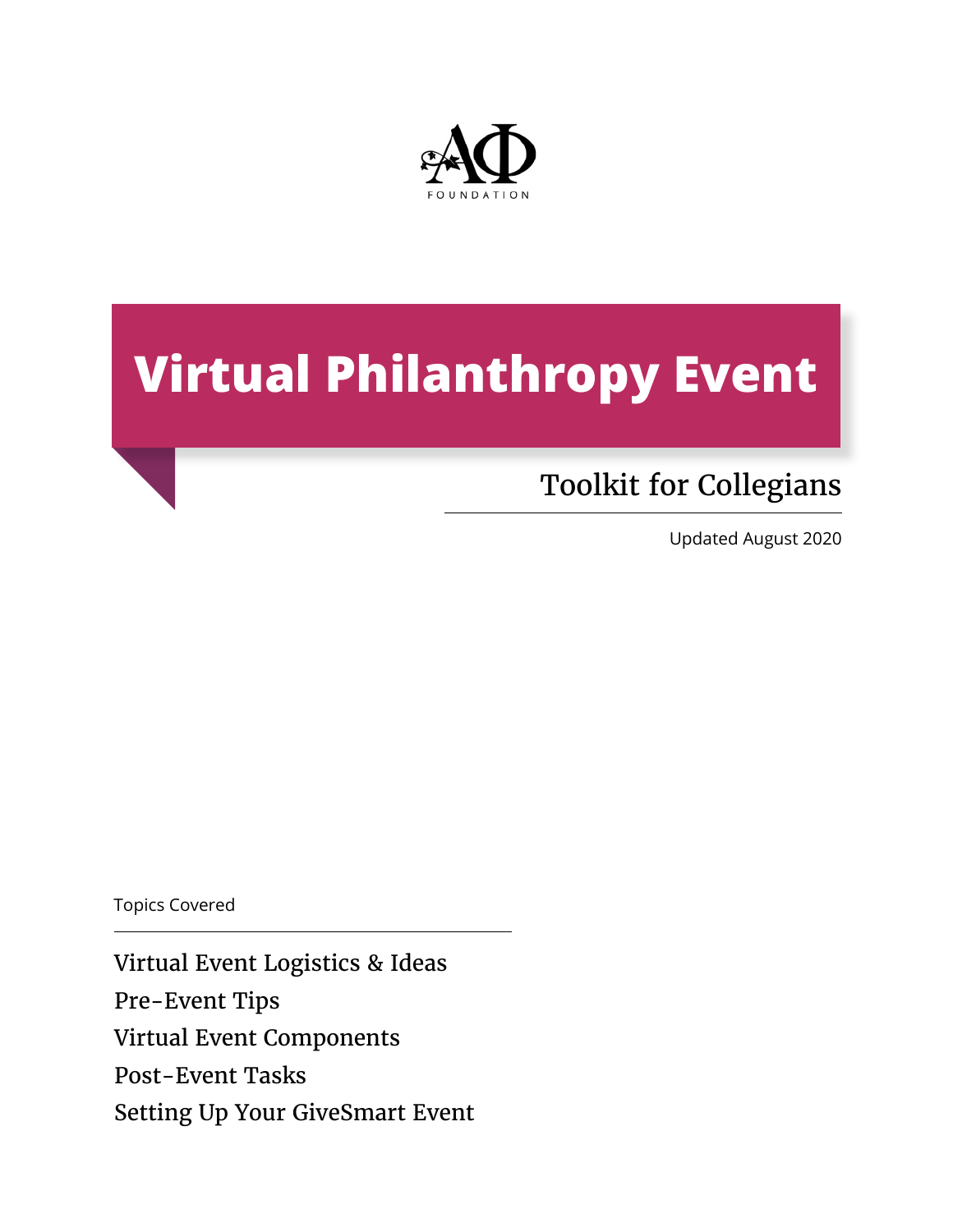# **Intro to Virtual Fundraising Events**

During a time of uncertainty in our communities, many organizations are turning to virtual fundraising events to temporarily replace in-person events such as galas, competitions, and charity walks and runs. You can do the same by converting your Red Dress, Alpha Phifa, and other fundraising events to hybrid (part virtual, part in-person) or completely virtual events.

Alpha Phi Foundation wants to provide you and your philanthropy team with as much support as possible as you plan and execute a successful virtual philanthropy event, inspire others to give back, and share our mission with your new online audience.

#### *NOTE*

*This toolkit covers the basics and shares ideas for hosting your virtual philanthropy events. As you and your chapter navigate and adjust to a virtual chapter experience, like hosting a virtual philanthropy event, know that Alpha Phi Foundation is adjusting to this new virtual landscape too! We are learning right along with you, and want to know of your successes and challenges.* 

**Looking for a topic not covered in this toolkit?** See Alpha Phi Foundation's website for [more resources and the latest tips!](https://www.alphaphifoundation.org/resources/toolkit/)

#### **Why Fundraise Now?**

Philanthropy is important now more than ever. There is so much your chapter can do to contribute to Alpha Phi Foundation's mission to advance women's lives through the power of philanthropy. We encourage our Alpha Phi sisters to continue fundraising for Alpha Phi Foundation to support our five focus areas: Women's Heart Health, Leadership, Scholarship, Forget Me Not Grants, and Heritage.

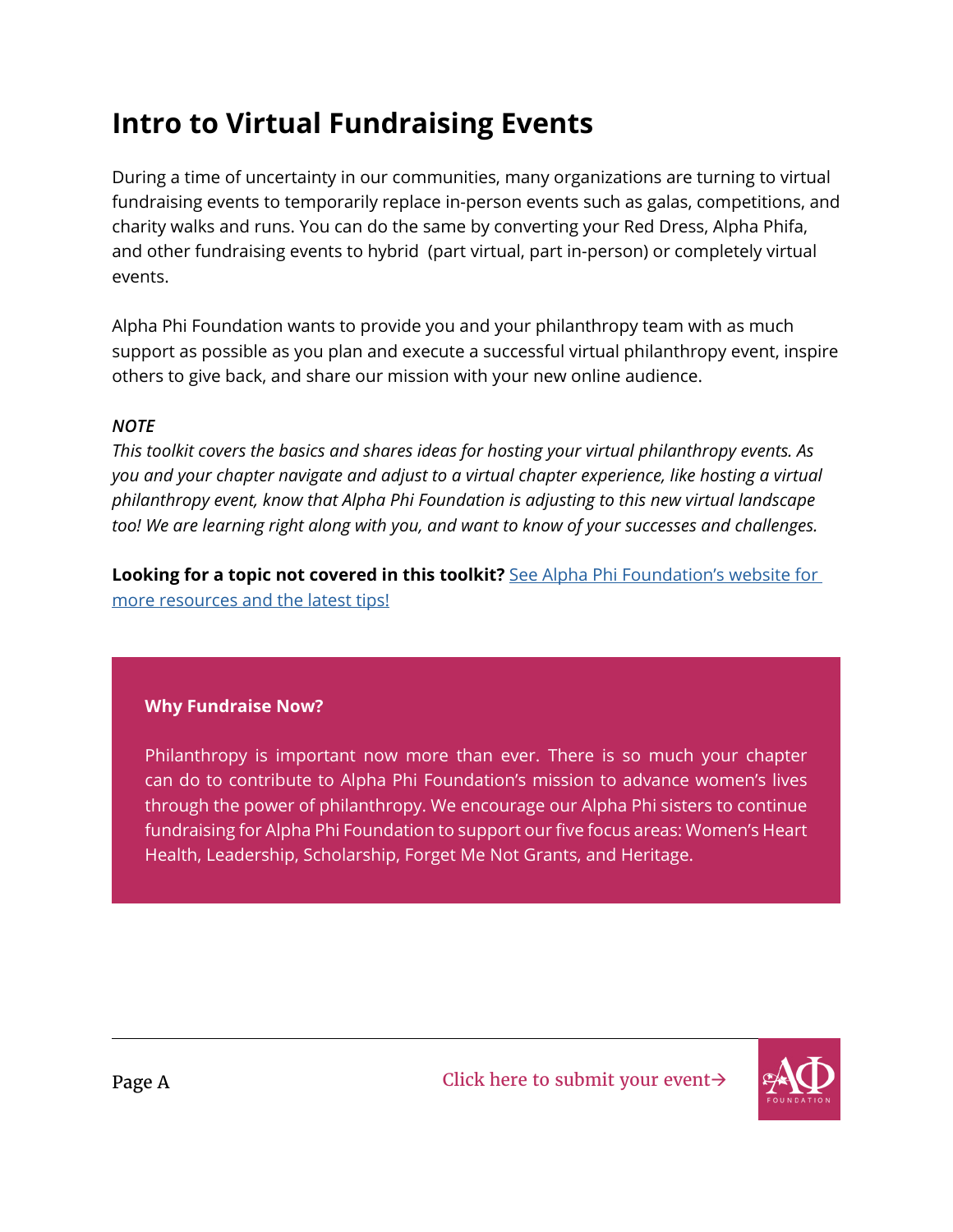# **Table of Contents**

#### **Pre-Event**

### **During Event**

#### **Post-Event**

#### **GiveSmart**

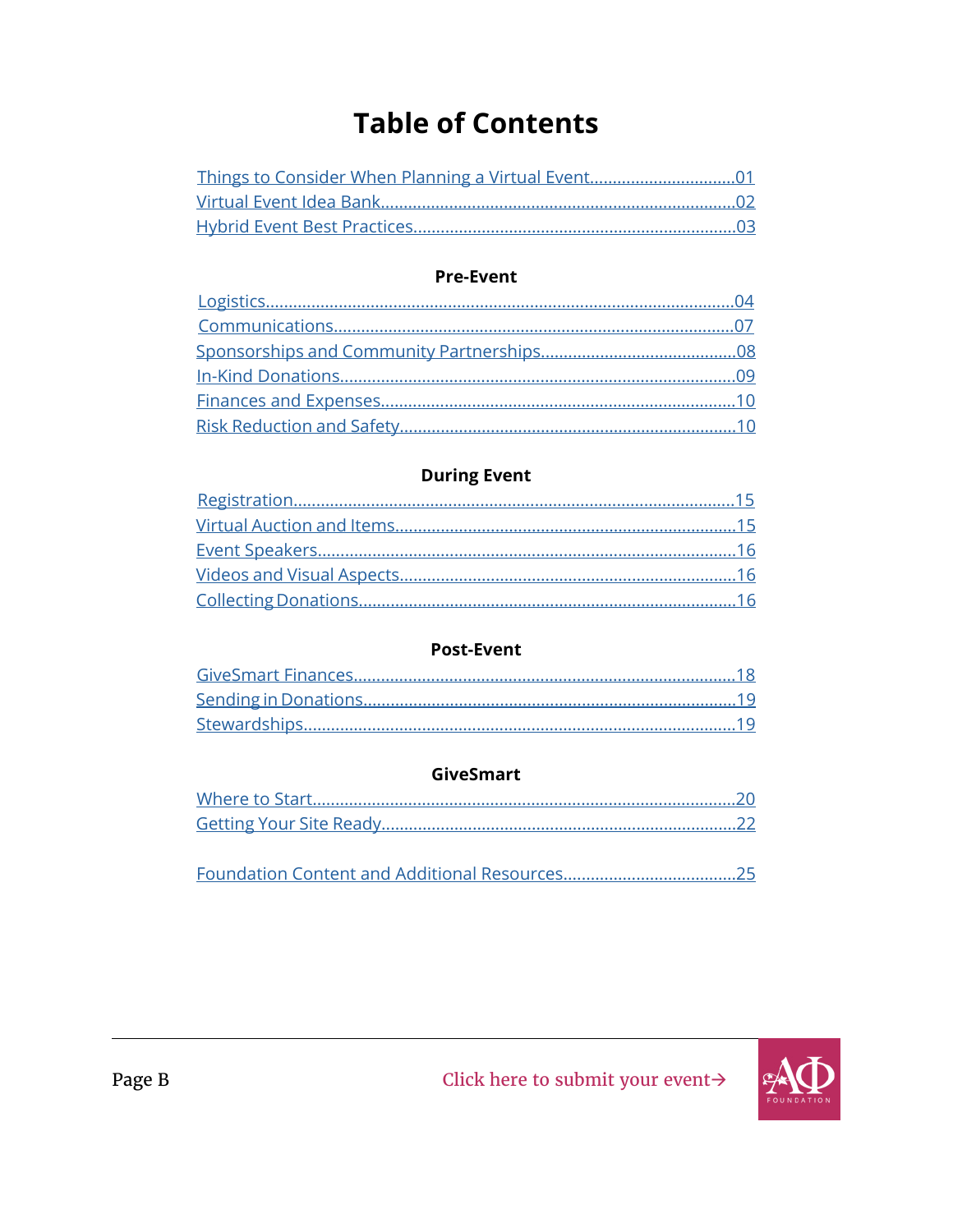# <span id="page-3-0"></span>**Things to Consider When Planning a Virtual Event**

There are countless ways to give back! Each and every year, chapters craft up new and creative ways to support Alpha Phi Foundation. Before you start your virtual event planning, take some time to evaluate your chapter's goals, needs, and budget.

#### **What do I want to accomplish?**

Some events focus on education and raising awareness, like blood drives and spin classes. Others focus on fundraising, like auctions and 5K runs. Now...think about how you can accomplish your goals, *virtually*!

Many of your event can be converted to a virtual event. Determine which aspects of your event can be virtual and which cannot. Identify your goals and reverse engineer your philanthropy event success!

#### **Who is our target audience?**

- How do we reach our target audience?
- What do we want them to do—attend, give, share?
- How do we get them to care about our cause?
- How can we go above and beyond to engage them virtually?

#### **When should we plan our event?**

- Is there enough time to plan this event well?
- What does the chapter's social calendar look like? Campus calendar?
- Which dates are ideal for our target audience?

#### **How can we make this happen?**

- How can we involve the whole chapter?
- What is our budget? Do we need to spend any money?
- Will we need sponsors?
- Will we need to solicit in-kind donations?
- Should there be an entry fee or ticket?

Know that you can always consult your advisors or the Foundation staff—you are not alone!

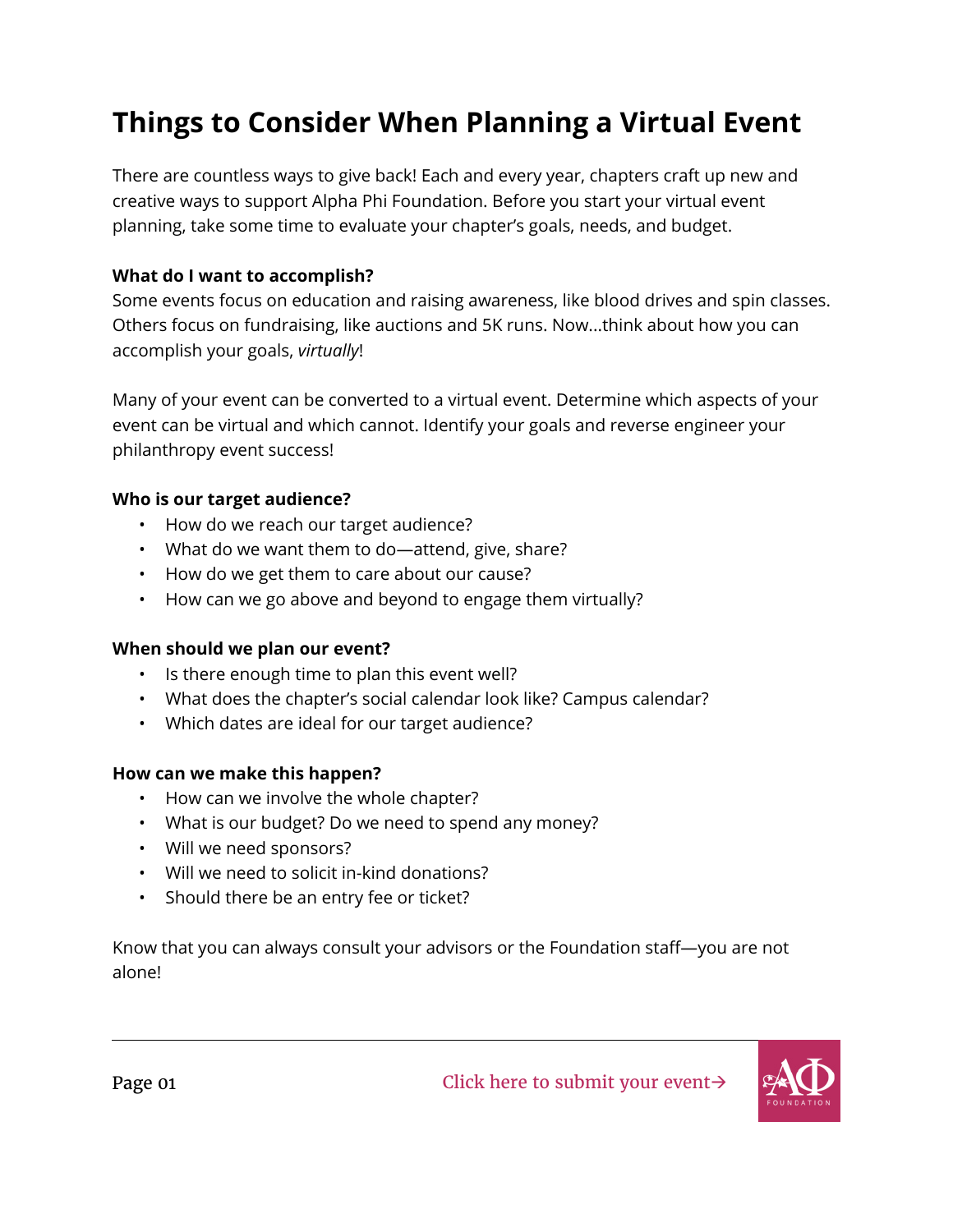# <span id="page-4-0"></span>**Virtual Event Idea Bank**

This is just the start! There are countless events that can be successfully hosted as a virtual or hybrid event. Curate your events to match the needs and interests of your chapter campus and community.

If any part of your event is in-person, be sure to check your state and university guidelines for capacity limitations, required procedures, and safety precautions. Work closely with your advisors on well-thought out plans of action to address aspects of your event that may be in-person.

Consider the following events for your chapter to host virtually or as a hybrid event:

- Red Dress event
- Silent auction or live stream auction
- E-sports tournament (i.e. soccer, basketball, etc.)
- Talent competition
- Food event with contact-less or delivery options
- Local restaurant fundraiser with delivery and carry-out options
- Online merchandise profit-share events
- Blood drive (coordinate with a local blood donation center and have donors "pledge" Alpha Phi for their blood donation)
- Virtual walk-a-thon or 5K using Strava or another fitness tracking app
- Heart health awareness activities on social media
- Virtual bingo or trivia
- Zoom workout classes or educational guest speaker panels
- Virtual experiences (i.e. cooking class, local band, flower arranging, etc.)

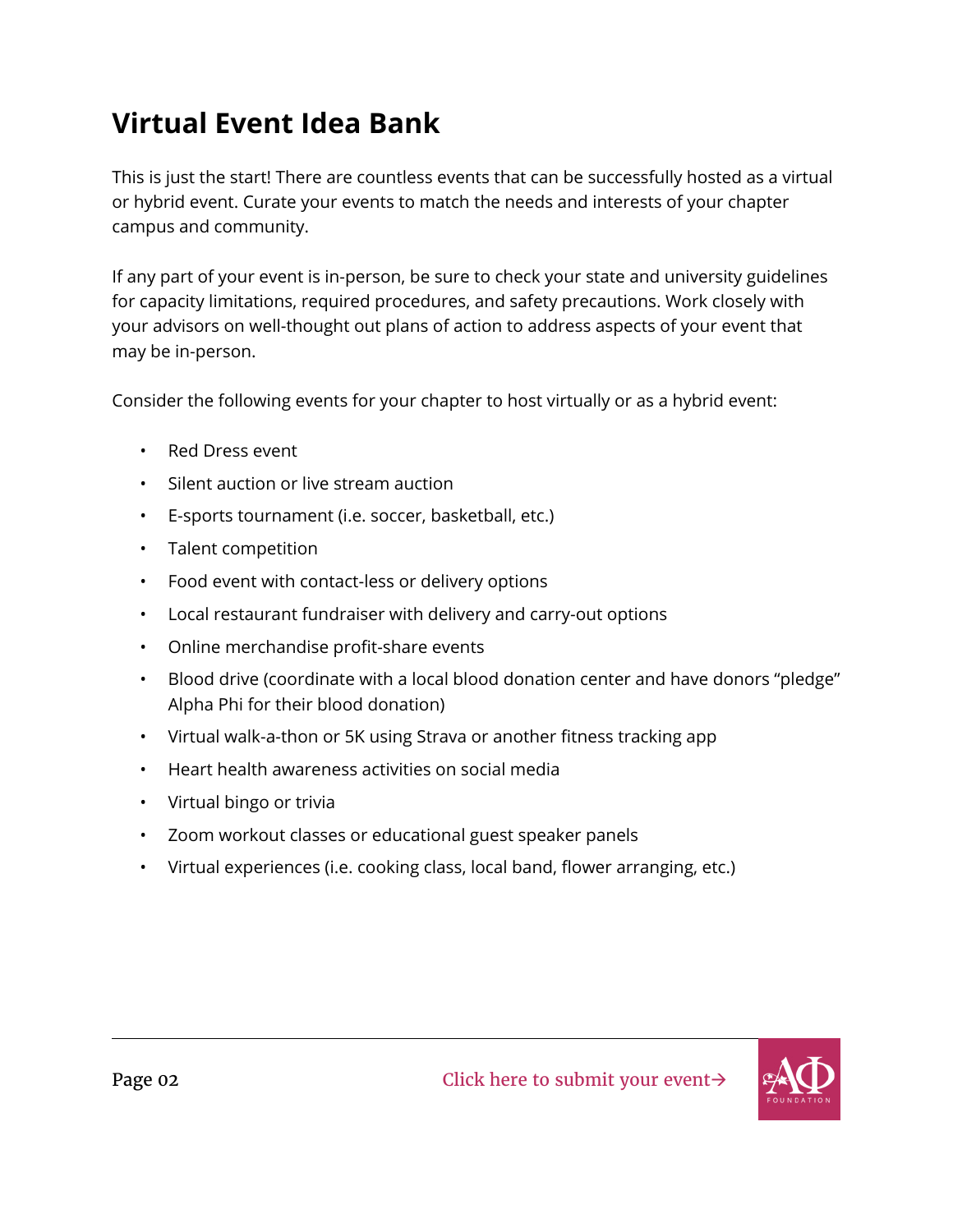# <span id="page-5-0"></span>**Hybrid Event Best Practices**

If any aspect of your event is in-person, check out the following best practices to ensure that your chapter is taking all the necessary steps to have a safe and successful event.

- Take a step back to evaluate whether any aspect of your event must be inperson. Work with your advisors and sisters to determine whether you can properly host an in-person event that can be successful and where others feel safe and comfortable attending.
- Work closely with your advisors and House Corporation Board if you are planning to use your chapter's indoor or outdoor space for the in-person part of your event. There may be additional precautions in place that you need to adhere to.
- Check your state guidelines for in-person events and proper social distancing.
- Check CDC (Center for Disease Control) resources for recommendations on cleaning, sanitation, and maintaining social distance for your event.
- Check with your university for procedures and precautions for hosting events oncampus or at university-owned facilities. You may have to take additional health and safety measures beyond what the state requirements or recommendations.
- Have a back-up location if your first plan is not viable.
- If you have an in-person part of your event but believe you will struggle with attendance, consider new ways to keep the event entirely online.

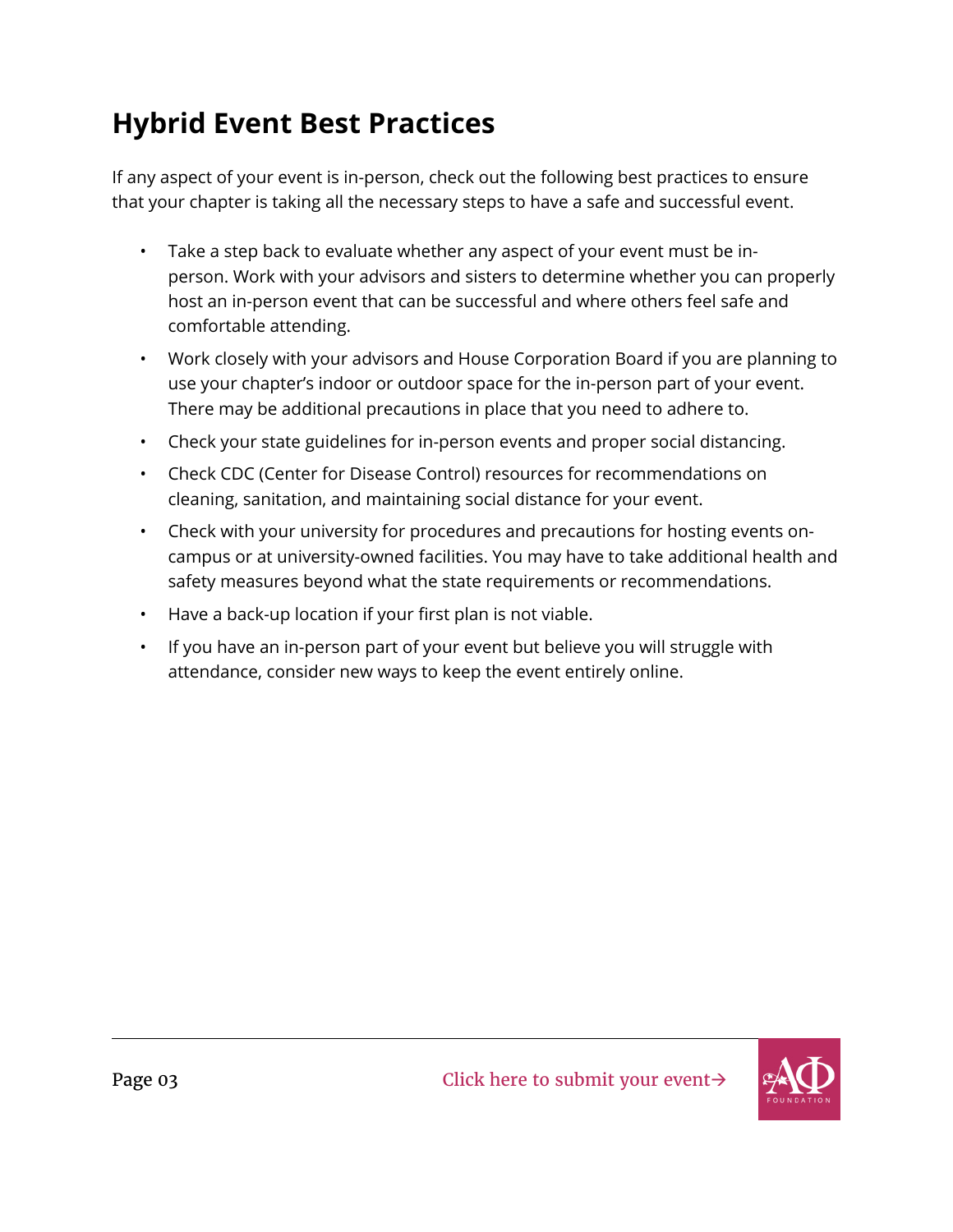### <span id="page-6-0"></span>**Pre-Event**

Your virtual event will require just as much careful thought and planning. Be sure to think through every aspect of your virtual event, and prepare for every potential hiccup.

#### **Event Logistics**

A virtual event allows for new flexibility and creativity! Here are the keys aspects of your virtual event to think about…

#### **When (Date/Time)**

- Set a strategic date and time. Consider your state's phased reopening plan and evaluate how your target audience may be interacting with others. Are they sitting at home looking for something to do? Are they carefully going out with friends? A combination of the two?
- Consider your target audiences' current living environments and schedules when picking a date and timeline. Many people may still be working from home or distance-learning, while others may be essential workers working long hours or overtime.

*Example: Would it be more advantageous to pick a weekend date and evening time as usual for your Red Dress? Or would it be more beneficial to experiment with online bidding for your auction that is open throughout the week?*

• Are there any important dates or events coming up that would help you engage more people? Use that dual opportunity to your advantage and give your audience more of a reason to celebrate and fundraise with you.

#### **Where (Event site/Hosting platform)**

- **• GiveSmart** GiveSmart is the *recommended event platform for Alpha Phi chapters* to sell event tickets and collect donations. Nearly everything your chapter needs to host a virtual event can be done with GiveSmart such as:
	- Organize and categorize silent and live auction items
	- Host a silent or live auction complete with electronic bidding
	- Create and "sell" instant items
	- Register guests

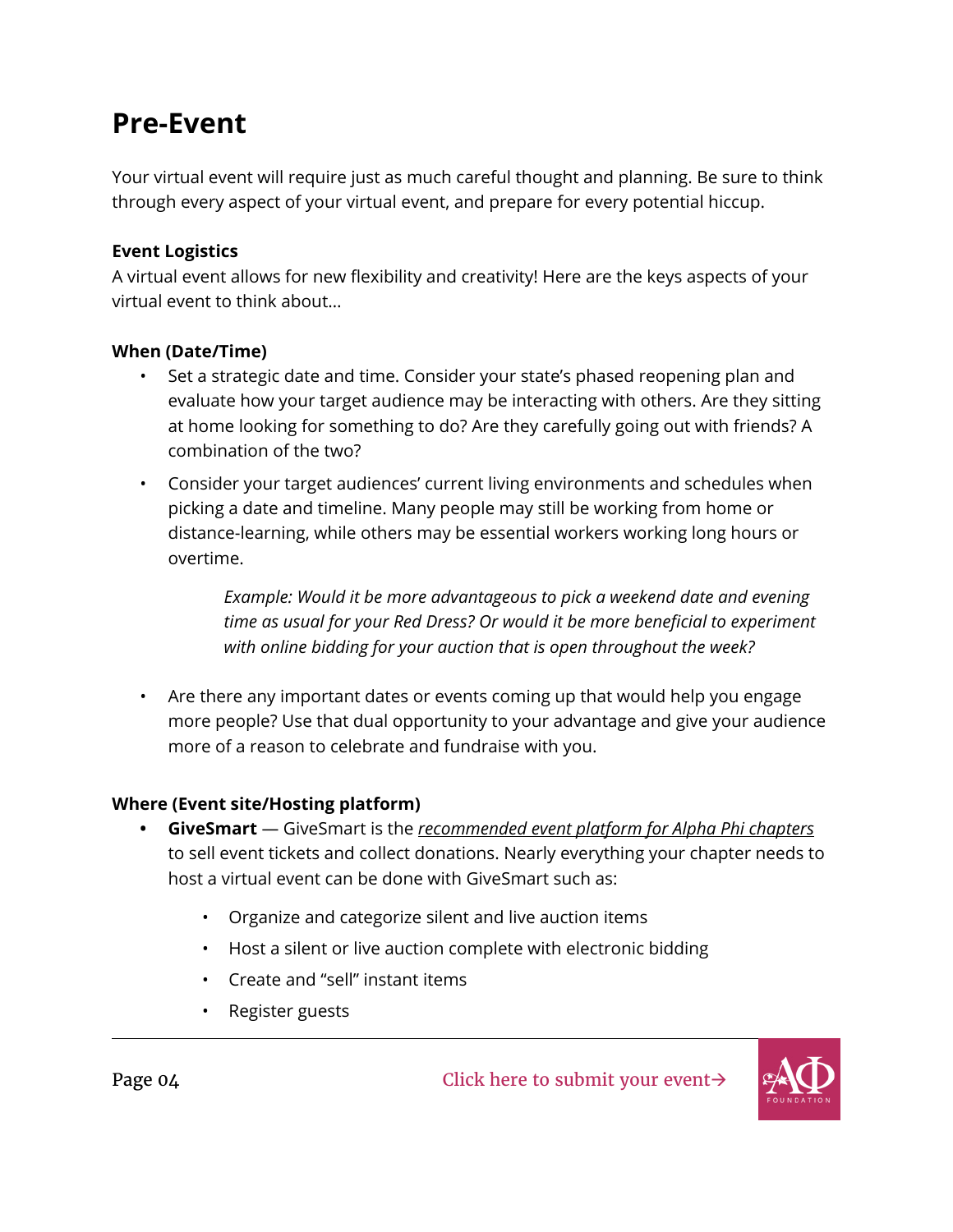- Communicate via email and text with registered users
- Collected event's financial and guest information
- House key event information on event site page
- Presentation mode NEW!
- **• Third-party vendors like e-sports sites, and more** Explore possible options of third-party sites that allow you to "host" your event. Ticket collection and donations should be acquired through an accompanying GiveSmart event. Work with your advisors and Alpha Phi's Health, Wellness, and Accountability Department to make sure the website is safe and complies with Alpha Phi policies.
- **• Video chat and conferencing platforms** Selecting the best platform for your event may require some research. Determine what the virtual needs of your event are and work to find a platform to best meet those needs. Remember to consider:
	- Subscription cost
	- Participant limit
	- Time limit
	- Access to the platform by participants and audience

#### **Who (Audience)**

Your virtual event expands the pool of guests and donors to allow anyone anywhere in the world to participate. Keep in mind the type of event you are hosting and which audience may be more attuned to that event. Consider the following audiences:

- Family members
- Friends
- Greek community
- Other campus organizations
- Professional networks
- Chapter alumnae
- Local alumnae
- Alpha Phi volunteers (your advisors!)

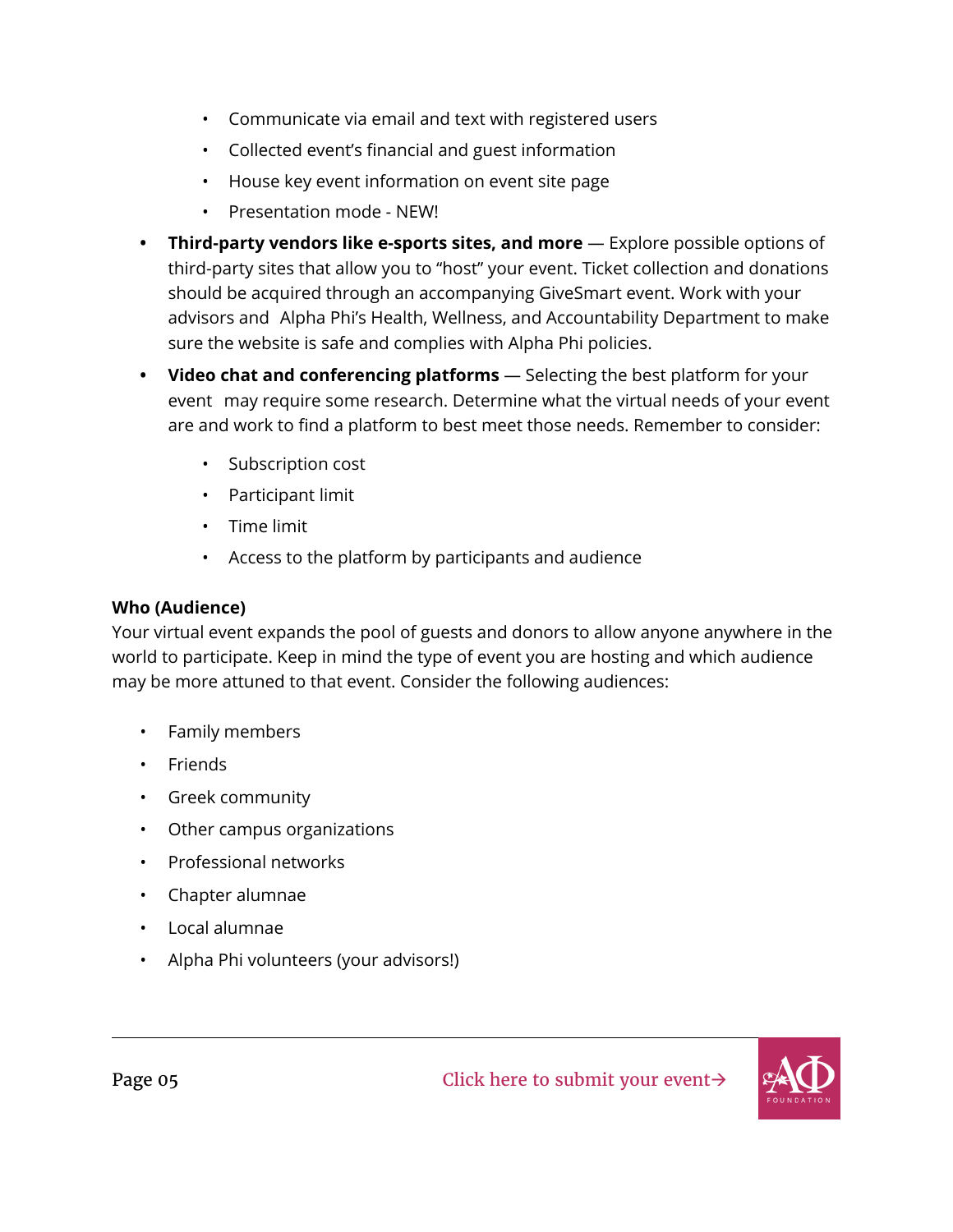#### **Building an Event Planning Timeline**

Modify your event planning timeline slightly to apply to your virtual event. We recommend you start planning your philanthropy calendar at least 6 months in advance.

Here are some things to consider when building your event timeline:

### **If we're going to do it, let's do it right.**

It's easy to get excited and start rushing through the motions, but remember event-planning takes time. Give yourself time to solicit donations and secure key sponsorships, to consider multiple venues and compare which is best, and to market your event well.

### **Consider all calendars and give plenty of notice.**

To ensure the best possible attendance at your event, refer to your chapter calendar, Greek Life calendar, campus calendar, holiday calendar, etc. Pick a date that's smart and strategic. Send Save the Dates well in advance to make sure your attendees can, in fact, save the date!

### **Give yourself plenty of time to set up and design your GiveSmart event site.**

There are some key steps you will want to ensure are in place prior to opening your event site for public view, like adding items, turning on the donation page, updating registration settings, and more.

### **Allow you and your team time to familiarize yourself with GiveSmart functions too, such as check in and check out, closing the auction, and sending messages.**

You do not want to be caught unsure of what to do the night of your event! GiveSmart guides and webinars will be your best friend in preparing for your event! Login into your admin account for access to all GiveSmart resources.

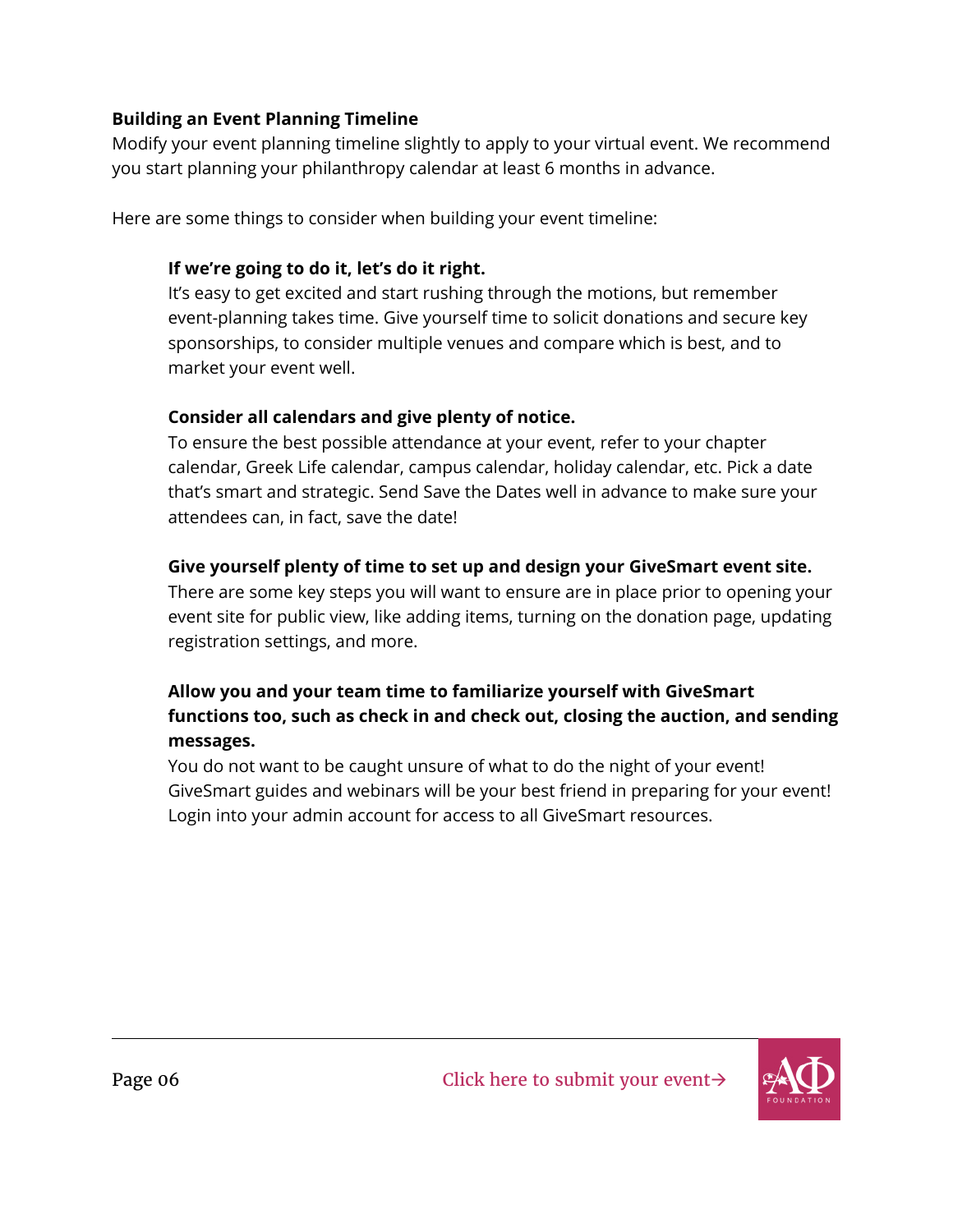# <span id="page-9-0"></span>**Communications**

Efforts to connect with your audience and donors remain a crucial aspect of your event. A virtual philanthropy event loses the in-person touch points with your donors, but can be made up through thoughtful and strategic communication elements. Allow for plenty of time for promoting your event!

Here's an overview of the potential reach you have to your audience:

- **• Invitations —** Whether digital or printed and mailed, a more formal invitation or save the date remains necessary for a larger event such as Red Dress Gala.
- **• Email** GiveSmart allows you to easily send emails to individual guests, groups of guests, or everyone.
- **• Text** GiveSmart allows you to easily send text messages. We strongly recommend quick texts here and there as opposed to one long email.
- **• Social media** Twitter, Instagram, Facebook

### **Social Media**

- Utilize Twitter, Instagram, Facebook, and other favorite social media platforms.
- Post in your chapter's alumnae Facebook groups and alumnae newsletter
- Make an Instagram story highlight of your event
- Create event graphics for chapter members to easily share and post on their personal accounts.
- Tag Alpha Phi Foundation in your stories and posts! We want to support you as best we can! [Visit Alpha Phi Foundation social media channels](https://qrco.de/bbQXQy)

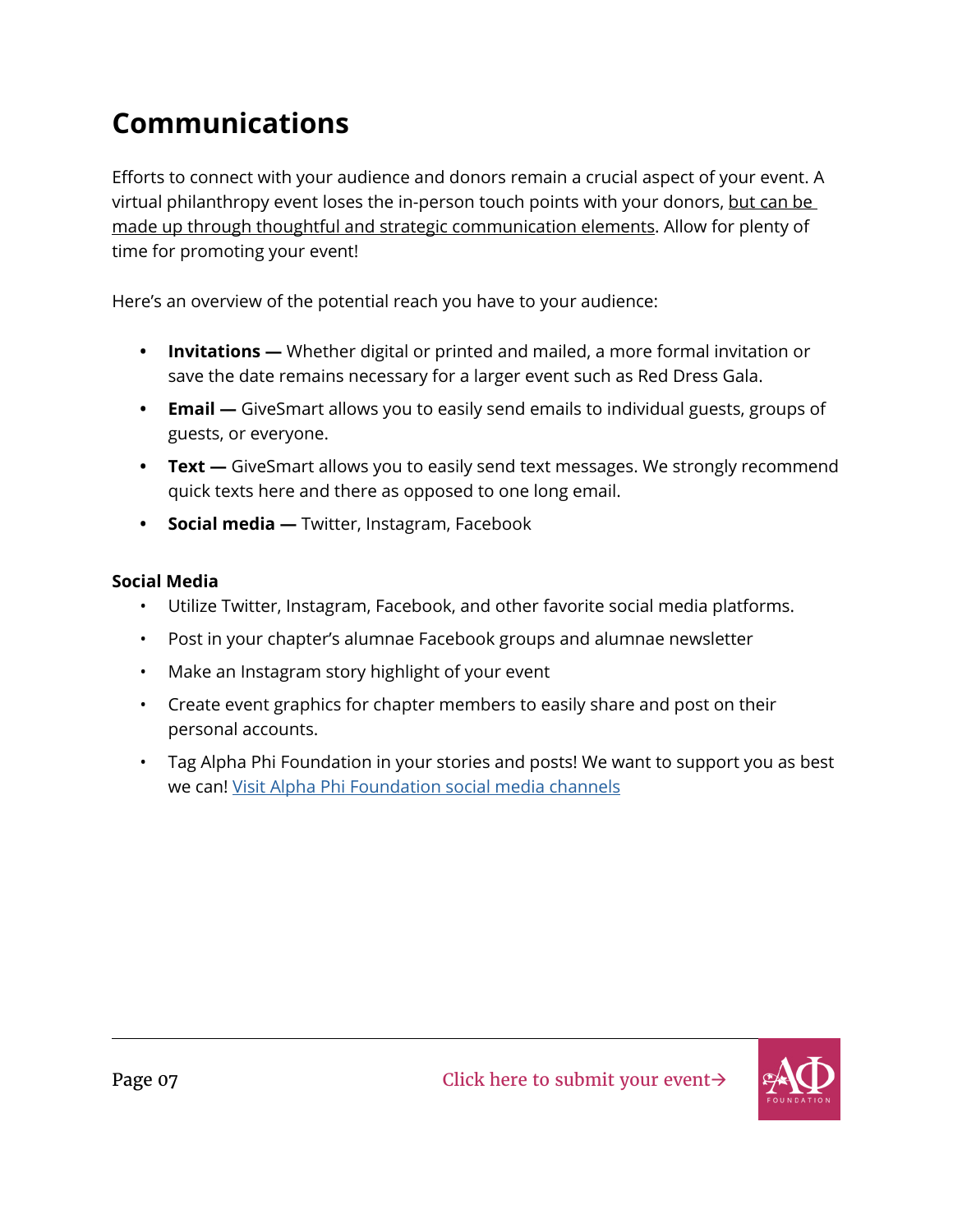# <span id="page-10-0"></span>**Sponsorships and Community Partnerships**

Sponsorships are *non-tax-deductible* contributions to your event and allow you to bolster your event budget. This is money for the chapter. If your chapter spends the sponsorship funds or keeps it in Billhighway for another use, the donor should not receive a tax receipt.

Even though your event is partially or completely virtual, asking for sponsorships is still a viable and recommended option. Sponsorships typically serve as a business transaction as they provide you with funds and you provide them with marketing and advertising, complimentary admission to your event, and other extra perks.

A key selling point for sponsorships for your virtual event is marketing and advertising! Work with your chapter's VP of Marketing to explore some virtual opportunities for marketing and advertising for your sponsorship partners.

Here are a few tips for soliciting sponsorships:

- Develop a list of local businesses to send sponsorship request letters and packets.
- Compose a team of chapter sisters to help you send letters and to follow-up with business contacts.
- Rework the sponsorship letter under [Chapter Resources](https://www.alphaphifoundation.org/resources/toolkit/) with your name, chapter and school, and event details. Be sure to outline the goals of your event, who to make the sponsorship check payable to, and where to mail the a check, if necessary.
- Follow-up with your list of potential sponsors by phone or email to thank them for their consideration and that you hope to hear from them soon.
- Know that not everyone will respond and opt to be a sponsor, and that's okay! Give your team plenty of time to send out a second (or third) round of letters and emails.
- Give businesses and companies the option to support you, while offering them some perks in exchange, even during the uncertain economics of COVID-19. Do not assume that they cannot or do not want to take advantage of this opportunity.

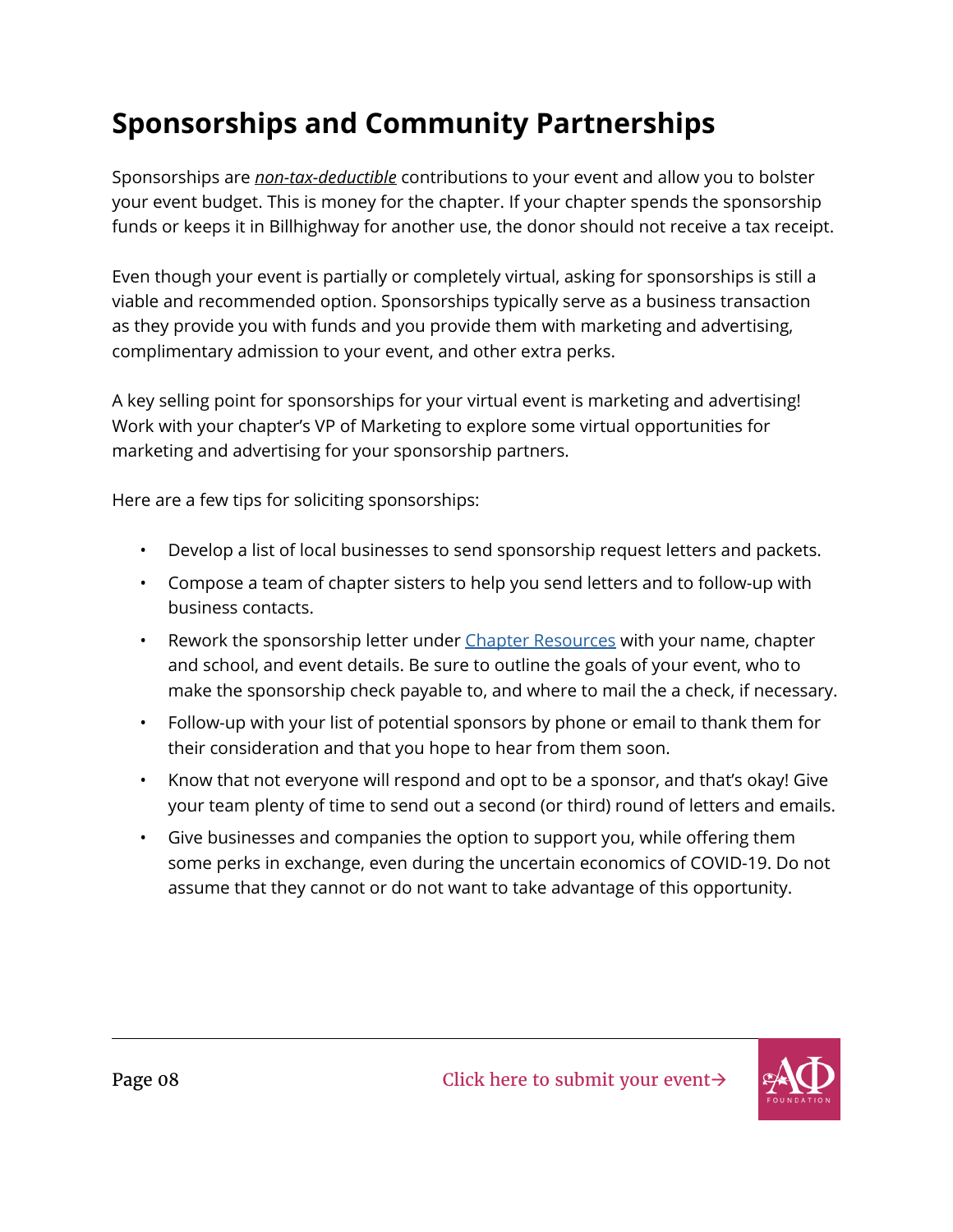# <span id="page-11-0"></span>**In-Kind Donations**

In-kind donations are physical items or services donated by a company, business, or corporation. *These items are tax-deductible for the donating party*.

Here is a list of possible in-kind donations you could be soliciting for:

- Silent and live auction items (themed baskets, tickets/vouchers to future events, subscription services, travel)
- Ingredients or prepared food (food event)
- Services (cooking demonstration, live music)
- Marketing materials (printing, ad space, etc.)

# **Additional Event Activities**

- Electronic auction
- Live stream auction
- Event speaker or panel
- Chapter video or Alpha Phi Foundation YouTube videos
- Trivia/bingo/Jeopardy-style games
- Informational presentation
- Chapter member speakers and testimonials

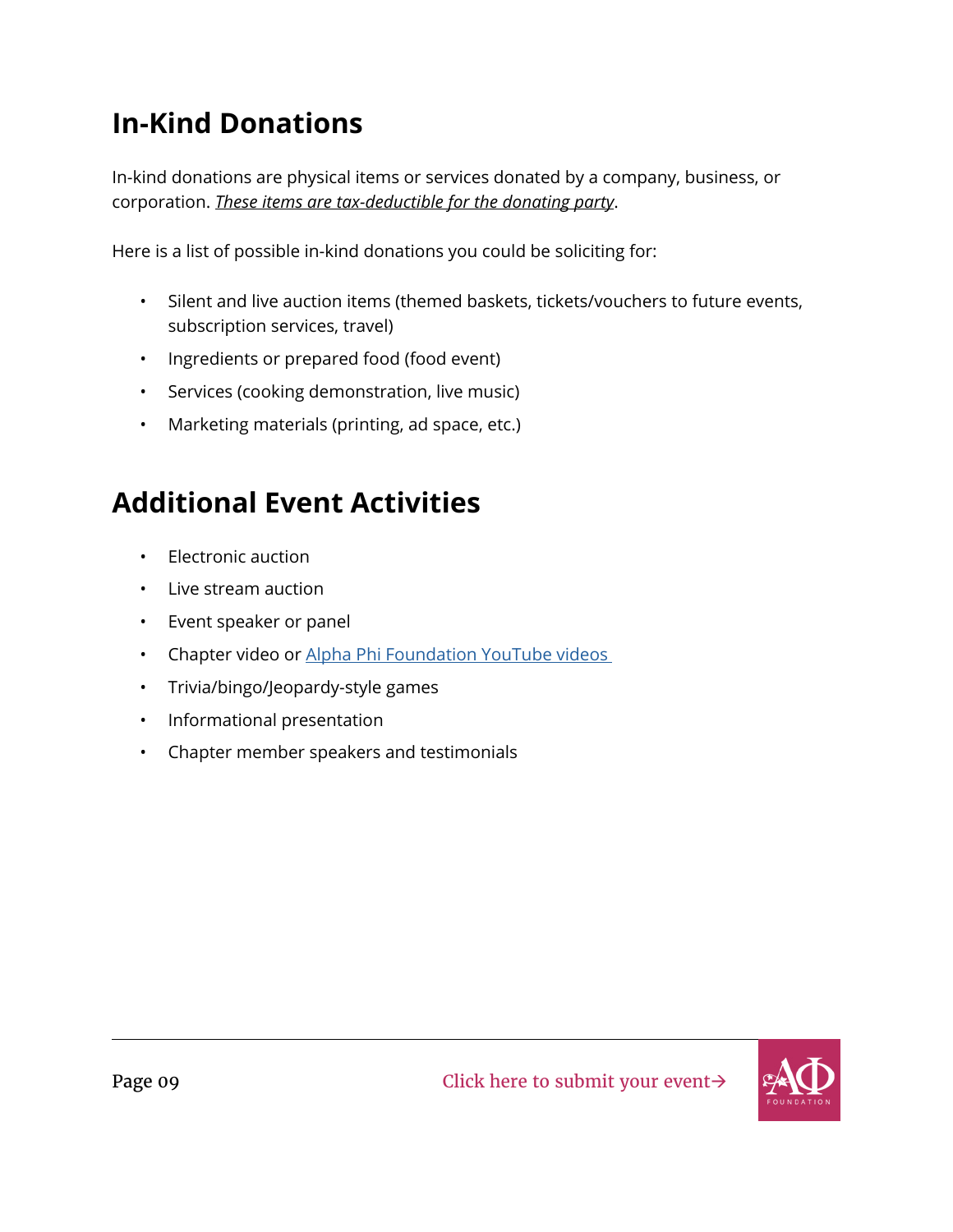# <span id="page-12-0"></span>**Finances and Expenses**

Virtual events tend to lead to a decrease in expenses since many of the expenses of an inperson experience are significantly reduced or eliminated entirely. Utilize the best practices below and be sure to work with your VP of Finance and advisors to ensure you have a handle on event finances.

- Encourage or require a flat donation in exchange for participation instead of setting a ticket price.
- Always remember the golden rule of event planning: your ticket price multiplied by the total # of guests should be equal or greater than your total event expenses.
- Make a list of items you need to purchase in order for this event to be successful.
- Solicit for in-kind donations and sponsorships, if possible, to off-set any expenses you do accrue.
- Factor in whether you need to mail anything. USPS or a packaging service. Depending on the volume of what you need to mail, it can get expensive.

# **Risk Reduction & Safety**

Alpha Phi International Fraternity's Risk Reduction & Safety Philosophy seeks to empower individual members to make informed decisions and expects personal responsibility from its members through local self-governance. As with any type of event, a chapter is expected to adhere to all Alpha Phi policy and country, state, province, county and city laws, and make every effort to ensure a safe environment.

Working collaboratively with your Executive Council and advisory team is essential to mitigate risk in the planning and execution of a virtual event. As a team walking through all components of the virtual experience will aid in a smooth and successful event.

Virtual events do not need to be and will not be an exact replica of an in-person event. We already experience virtual events—a perfect example is through watching a sporting event on television. There are many elements to watching the game that allow us to feel as if we are a part of the game. When planning and executing a virtual event, we not only have to create the content, but we also must create a conducive environment that is enjoyable for the participants.

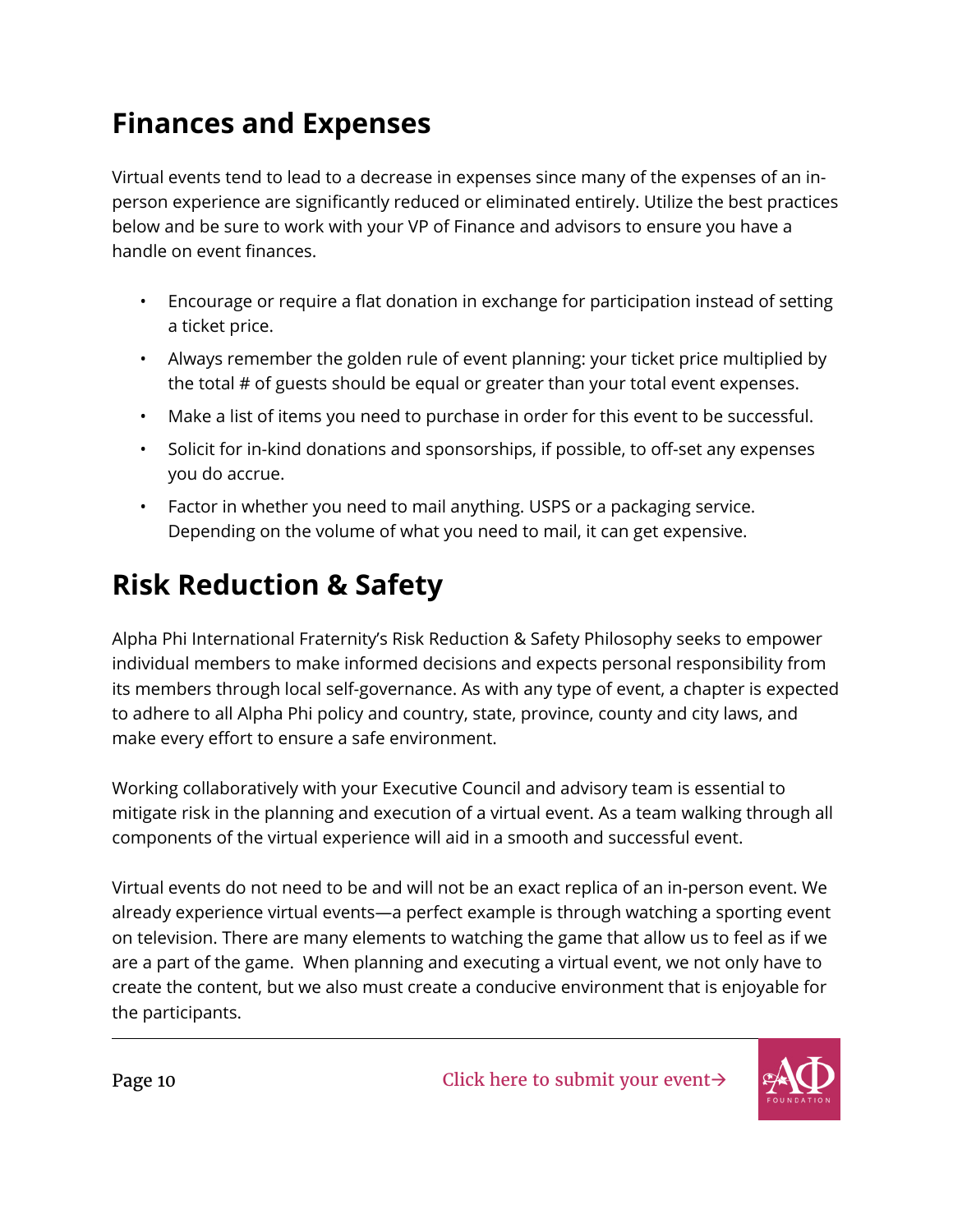Alpha Phi International Fraternity has published multiple resources on the virtual experience on alphaphi.org. Two specifically to highlight are the Virtual Member [Experience](https://alphaphi.org/resources/virtual-membership-experience/) and [Tech Tools for a Virtual Experience](https://alphaphi.org/resources/virtual-member-experience-technology-tools/). There is also a plethora of other published resources on virtual programming, sisterhood and recruitment.

#### **Safety and Security**

As with everything Alpha Phi does, members' safety needs to be the first thing on our minds when planning for any event. Here are a few safety and security considerations when planning a virtual event:

- Participant expectations should be outlined at the outset of the virtual event. By sharing guidelines, this allows for all participants to be held to the same standard of conduct. These expectations should also be communicated in writing during the registration process.
- Recording your event is a great way to be able to share the virtual experience outside of the live stream. Ensure that you notify participants at registration that the event will be recorded. Remind participants again at the opening of the event and clearly communicate where the event recording will be saved and shared.
- Playing online video games for an event such as Alpha Phifa or Hoops for Hearts may be something that your chapter is interested in hosting, but it is important to be aware of the Terms of Use outlined in these online platforms as they are often more intricate than a standard contract. Privacy is an inherent concern in online gaming as sometimes access to the computer microphone and/or video camera is required or requested. Some companies sell relevant information they've collected about a participant to advertisers and others collect data for their own purposes. Being upfront to your participants about privacy during their virtual experience is essential.
- PRO TIP: When online gaming, make sure the Terms of Use agreement with the vendor is reviewed by our insurance partner, Holmes Murphy, prior to committing to any one platform.
- Many institutions and/or states/provinces have gaming and/or gambling restrictions and may even prohibit certain activities. Because a virtual event is considered a chapter event, the chapter would be held to these same restrictions and associated policies. It is critical that these policies are reviewed prior to planning to ensure that the type of event that you want to host is feasible.

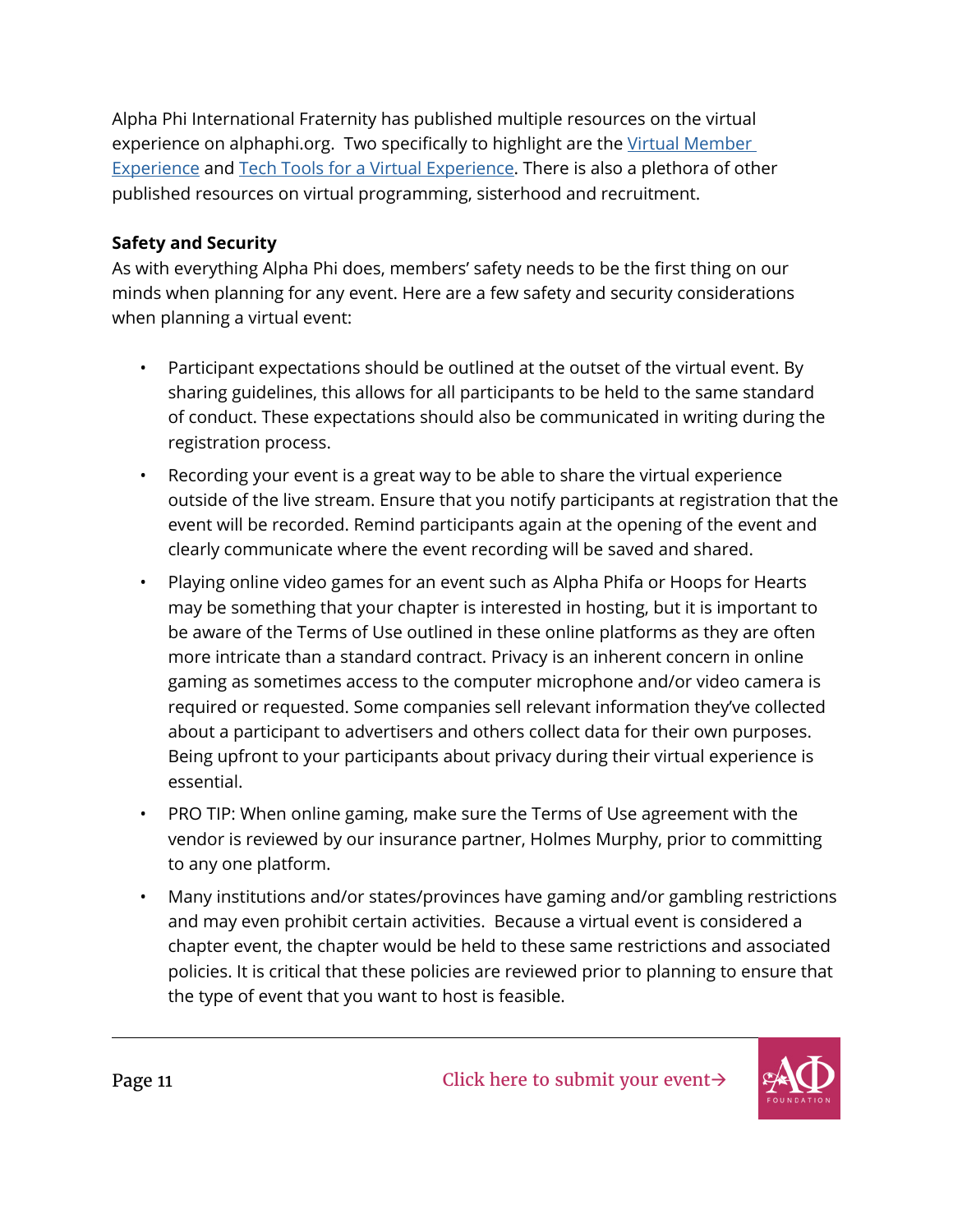### **Technology Platforms**

Selecting the right platform for your virtual event is key in creating the desired experience and meeting the participant outcomes. Here are a few technology considerations when planning a virtual event:

- Regardless if you use one of the outlined platforms or something else you discover in your planning, select a platform that includes security features.
- Zoom is a great platform option for hosting a virtual event. Make sure someone in your chapter has a Pro account or check if you are able to use an account through your academic institution. The Free version of Zoom will only allow meetings of up to 40 minutes, so you need to have the Pro version to ensure your event is not interrupted or cut off.
	- Utilizing the Password and Waiting Room features on Zoom will ensure that the event is more secure. Create a unique password for the event. The Waiting Room allows you to admit only the people who have registered for the event, so if someone appears who should not be there, you can choose to not let them into the meeting.
	- Designate more than one person to be the host. Especially if you are on Zoom, having more than one host will allow more than one person to help navigate any technical difficulties if they should arise, minimizing any interruptions.
	- If you are using a Zoom account that is owned by your academic institution, you should ensure you are aware of any institutional obligations and expectations related to conduct, recording, or access, and communicate these accordingly.
- YouTube is also a great platform option that enables users to make a private live video and share it with a specific audience. However, it does not allow for views to be added after a private live stream has started. The chat stream in YouTube is placed in its own window.
- Facebook is another platform that can be used through Facebook Live which could be done through a group or event page. Facebook keeps the chat stream and the live video in the same window which is helpful for moderation.
- For more information, check out Alpha Phi International Fraternity's resource on [Tech Tools for a Virtual Experience](https://alphaphi.org/resources/virtual-member-experience-technology-tools/) on alphaphi.org.

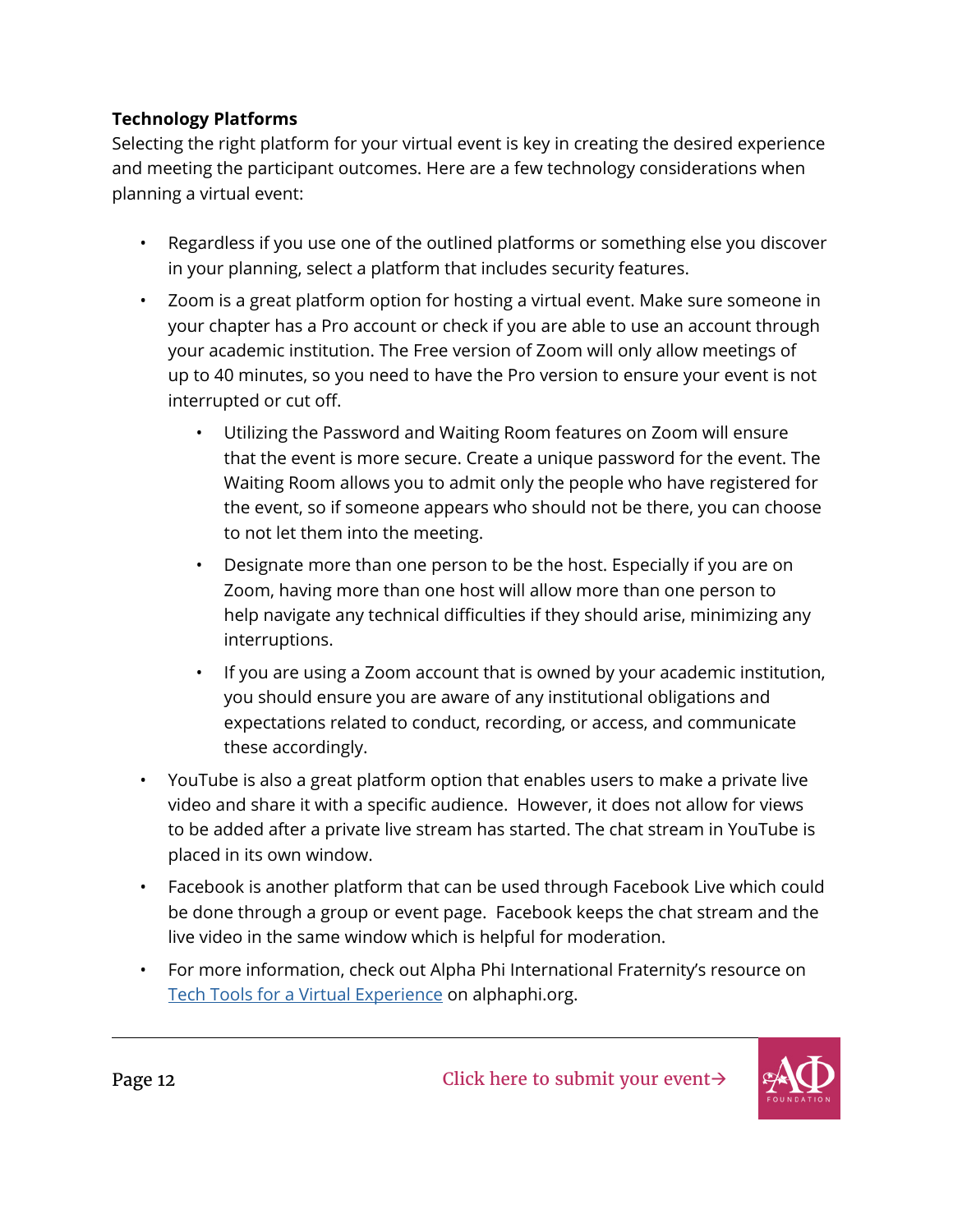#### **Holmes Murphy Insurance**

All contracts, prior to signing, should also be reviewed by Alpha Phi's insurance provider, Holmes Murphy. Holmes Murphy reviews documents for equitable language and provides feedback that you can go back to the vendor to request changes if needed. When you receive an agreement or contract it's a simple process to have our partners review. Email [holmesmurphy@alphaphi.org](mailto:holmesmurphy%40alphaphi.org?subject=) your name, phone number, chapter name, and contract along with any deadline and request a contract review.

#### **Event Agreements: Vendor, Contracts and Terms of Use**

Agreements related to virtual events are often unique and may differ greatly from a traditional in person event. As a part of planning your event, agreements could be in the form of a vendor agreement, a traditional contract and/or a Terms of Use agreement. Please do NOT sign any document or make a commitment through the creation of a chapter account without advisor review. The Chapter President is the only officer that should be signing contracts and agreements.

When planning a virtual event, many times a Terms of Use agreement would be utilized instead of a contract. Terms of Use or Terms of Service are legal agreements between a service provider and a person(s) who wants to utilize that service. The signer must agree to the abide by the outlined Terms of Service in order to use the offered service. We highly recommend all Terms of Use agreements be shared for review with our insurance partner, Holmes Murphy, prior to signing or creating a chapter account.

#### **Tax Implications**

Digital experiences can be taxed just as in person services. Many states/provinces are beginning to broaden the sales tax base in order to generate revenue and the technology arena is highly sought after. In a virtual experience, when paid ticketing or registration is involved and there is a monetary exchange, be aware of who pays the tax.

### **Copyright**

Copyright refers to the legal right of the owner of intellectual property. When planning a virtual event, ensure that you are providing the copyright information and giving credit where credit is due. Exploiting the copyright of a company may result in legal action against the chapter or an individual.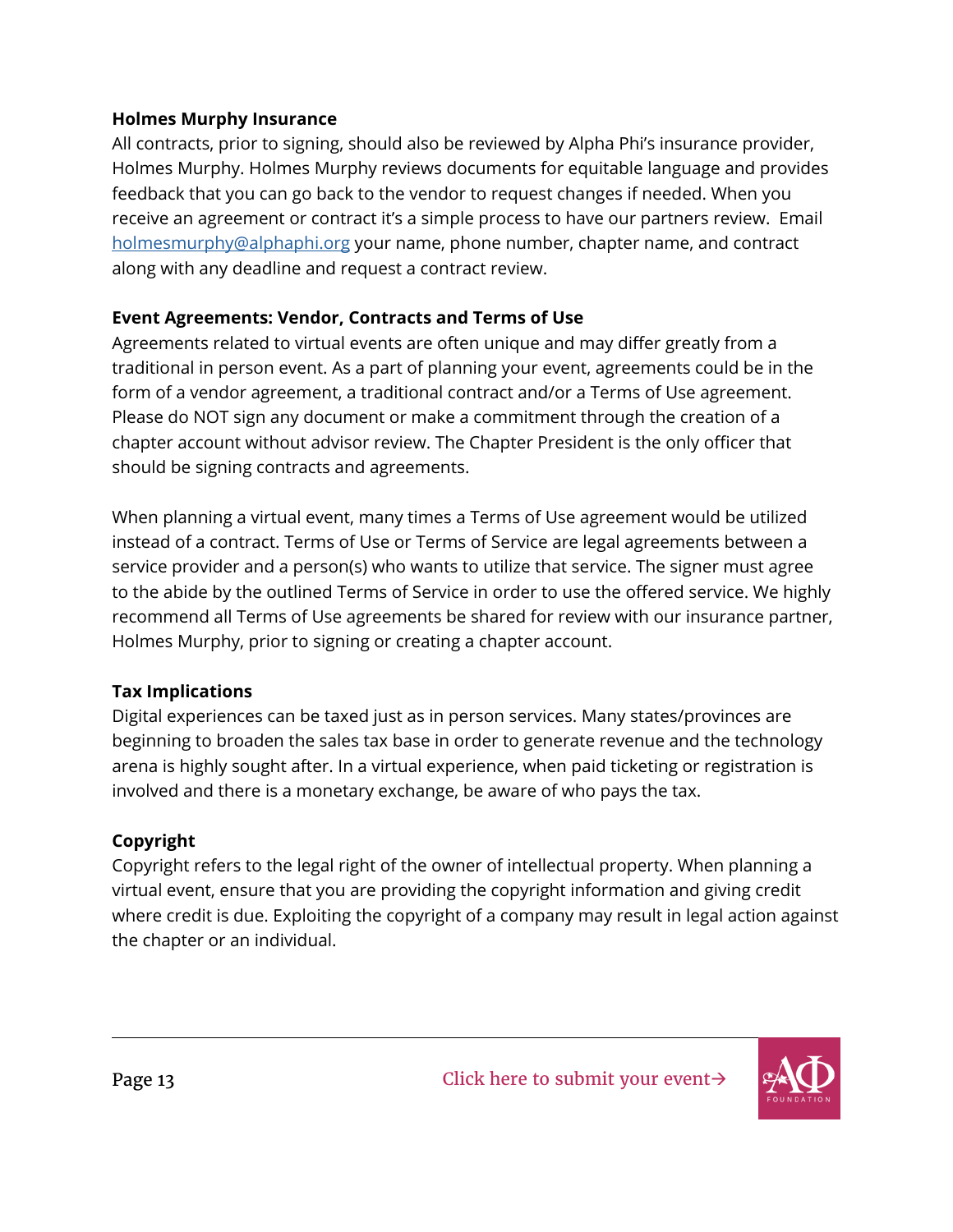#### **Event Accessibility**

When hosting a virtual event, there are many accessibility considerations that must be considered before the event goes live.

- When sending an invitation, ensure that all images and logos have image alt text.
- Ask participants of any accommodation needs during the registration process. Review each submission and have a plan set in place to accommodate.
- Ensure all documents are accessible by sharing visual presentations or content prior.
- Provide live captions during the event.
- Set expectations for any speakers during the event such as speaking clearly, using plain language, and describing visuals.
- Offer live support during the event. This could be in a chat feature.
- Save and offer transcripts from the event.
- Provide captions for the recording after the event.

#### **Event Planning Guide (EPG)**

The Event Planning Guide (EPG) provides a framework of questions for conversation about planning all events, including virtual events. This guide should be an opportunity for advisors and officers to have detailed structured conversations about events that are planned by the chapter.

The goal of the EPG is to help the officer think critically about event planning. In addition to this Guide, please make sure that you also review and comply with the International and campus risk management policy as you plan an event, including submitting any required campus documentation within an appropriate timeline.

The officer responsible for planning the event should complete the Event Planning Guide at least two weeks prior to the event so that the appropriate advisor has adequate time to review.

#### **Questions**

If you have any further questions on risk-related matters in the virtual event experience, please reach out to the Health, Wellness, and Accountability team at the Executive Office at [wellness@alphaphi.org](mailto:wellness%40alphaphi.org?subject=).

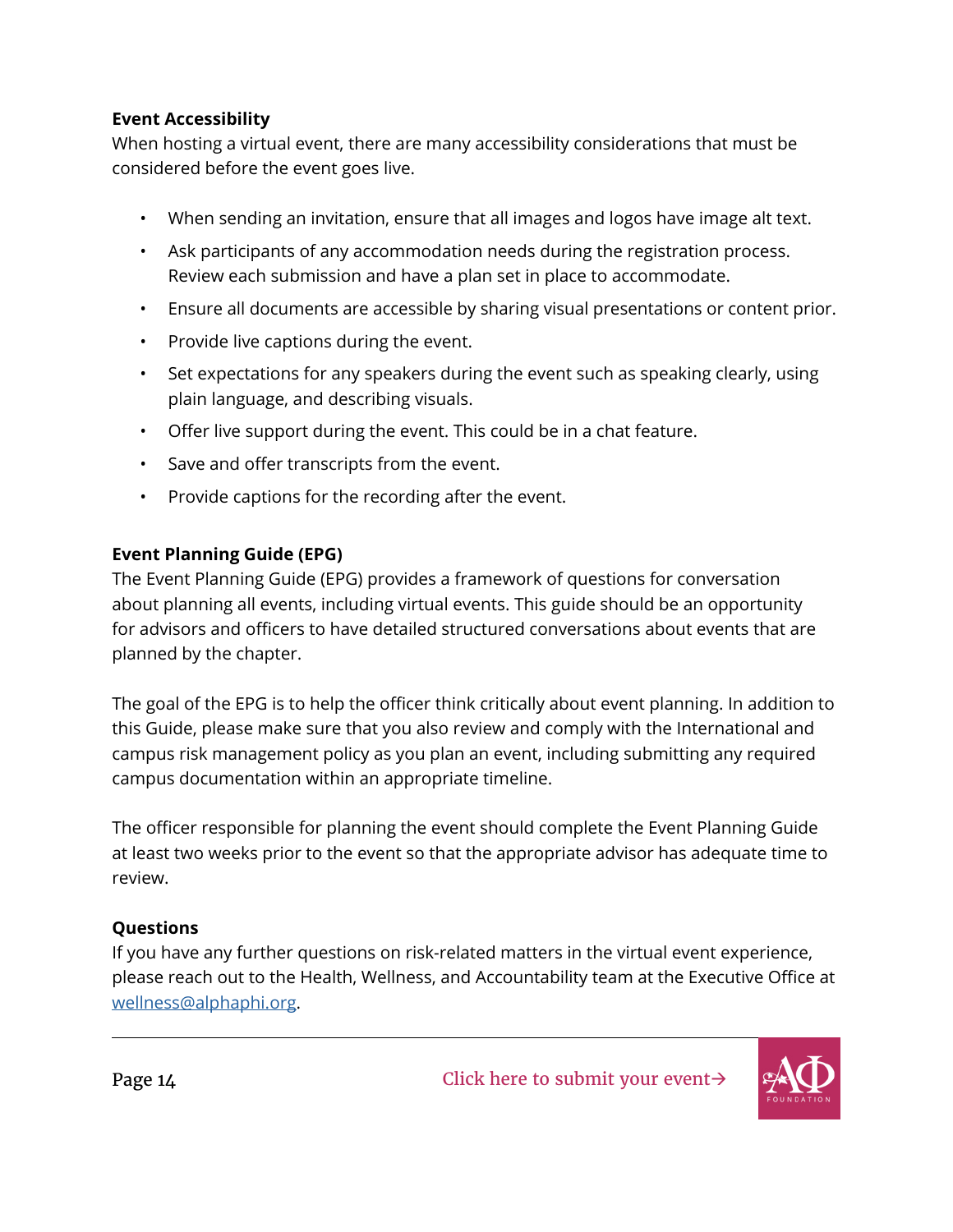# <span id="page-17-0"></span>**During Events**

#### **Schedule of Activities**

Even though your event is partially or completely virtual, keeping a clean schedule of activities is key to a smooth run of show. If there are structured activities you want your guests to participate in, establish a event program ahead of time and make it available to your guests with plenty of advance notice.

*Example: during your virtual Red Dress Gala, you have a scheduled Foundation speaker at 8:00 PM before your auction closes. Include this time-sensitive activity on your GiveSmart event page and on the invitation so your guests know what to expect. Sending out a quick text to guests prior to the event speaker will also help keep your guests' attention and ensure optimal attendance.* 

#### **Registration**

When using GiveSmart, registration is required for attendees to participate in any virtual activities on the platform, including bidding in the auction, making a donation, or purchasing an instant item. Set a specific date and time for your event site to "open" for viewing and allow guests plenty of time between this date and your event date to register.

Alternatively, if you collected guest RSVP's a different way, upload your list complete with names, email, and mailing addresses into *Users* prior to the event.

### **Virtual Auction and Items**

The GiveSmart auction feature makes hosting a virtual auction easy! Here are some best practices to set you up for success:

- 1. Upload your items with the name, starting bid, full description, and fair market value (FMV) ahead of time.
- 2. Take pictures of the items! Since your guests cannot see the items in-person, providing high-quality photos and detailed description helps make their experience exciting!
- 3. Make your guests aware of *auto-bidding*.
- 4. Require a card on file.
- 5. Close and reconcile the auction as soon as possible.

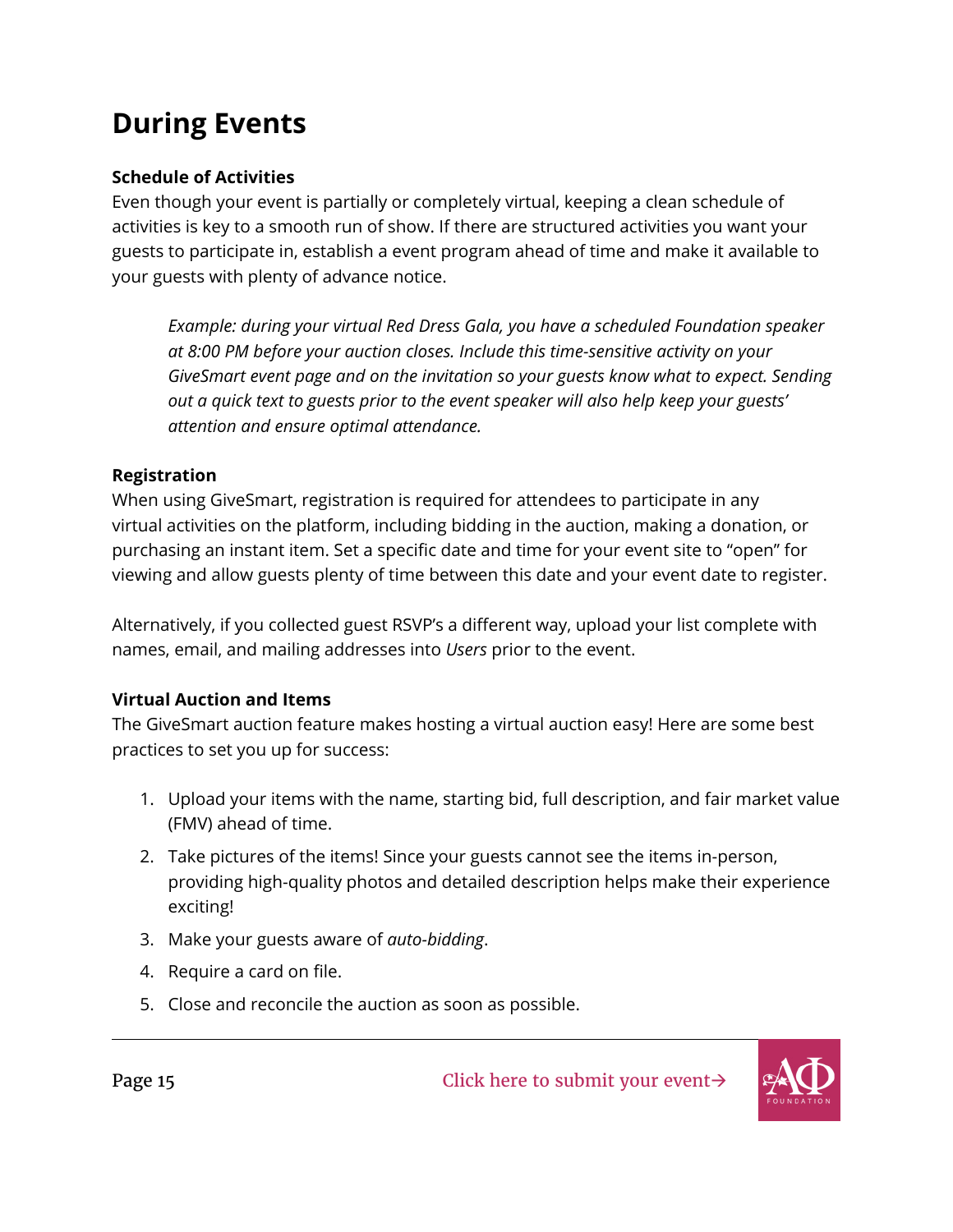- <span id="page-18-0"></span>6. Develop a plan for how auction and item winners will receive their purchases prior to the event. Whether the chapter mails out items with a thank you note or schedules contact-less pick-up times for each person, a well-thought out plan will help this post-event task run smoothly.
- 7. Preview your items to generate excitement with guests. Encourage viewing prior to the event and allow guests the chance to plan their bidding.

#### **Event Speakers**

Educating guests and donors about the mission and work of Alpha Phi Foundation creates transparency and allows guests to hear about impact from someone who strongly believes in our work whether it be a staff or Board member, volunteer, or dedicated donor.

Fill out the [Submit Your Event Form](https://www.alphaphifoundation.org/resources/submit-your-event/) and check *YES* if you would like a speaker at your next event! Submit the form *at least six weeks prior to your event* to allow for staff to coordinate a speaker for your event date.

#### **Videos and Visual Aspects**

Sharing impact videos and other visual aspects during your event adds a layer of engagement to your virtual event.

Prepare to show a video from Alpha Phi Foundation or a chapter video you created! Share the work of the Foundation and the amazing work *your chapter* is doing to raise funds and awareness for the five program areas! Check out Alpha Phi Foundation's YouTube channel [for our latest videos.](https://www.youtube.com/user/AlphaPhiFoundation/featured) 

### **Checking in with Guests**

Losing the physical connection with guests does not mean you are missing an opportunity to engage with them during the event! Utilize GiveSmart text messaging and emails to send any type of update, reminder, or question.

### **Collecting Donations**

Collecting donations for your event can be made secure and simple by using [GiveSmart](https://www.alphaphifoundation.org/resources/givesmart/) for your event or directing donors to the [Chapter Event Donation Form.](https://www.alphaphifoundation.org/resources/toolkit/chapterdonations/) Using either of these options allows donations to come directly to Alpha Phi Foundation in a quick, safe and easy way.

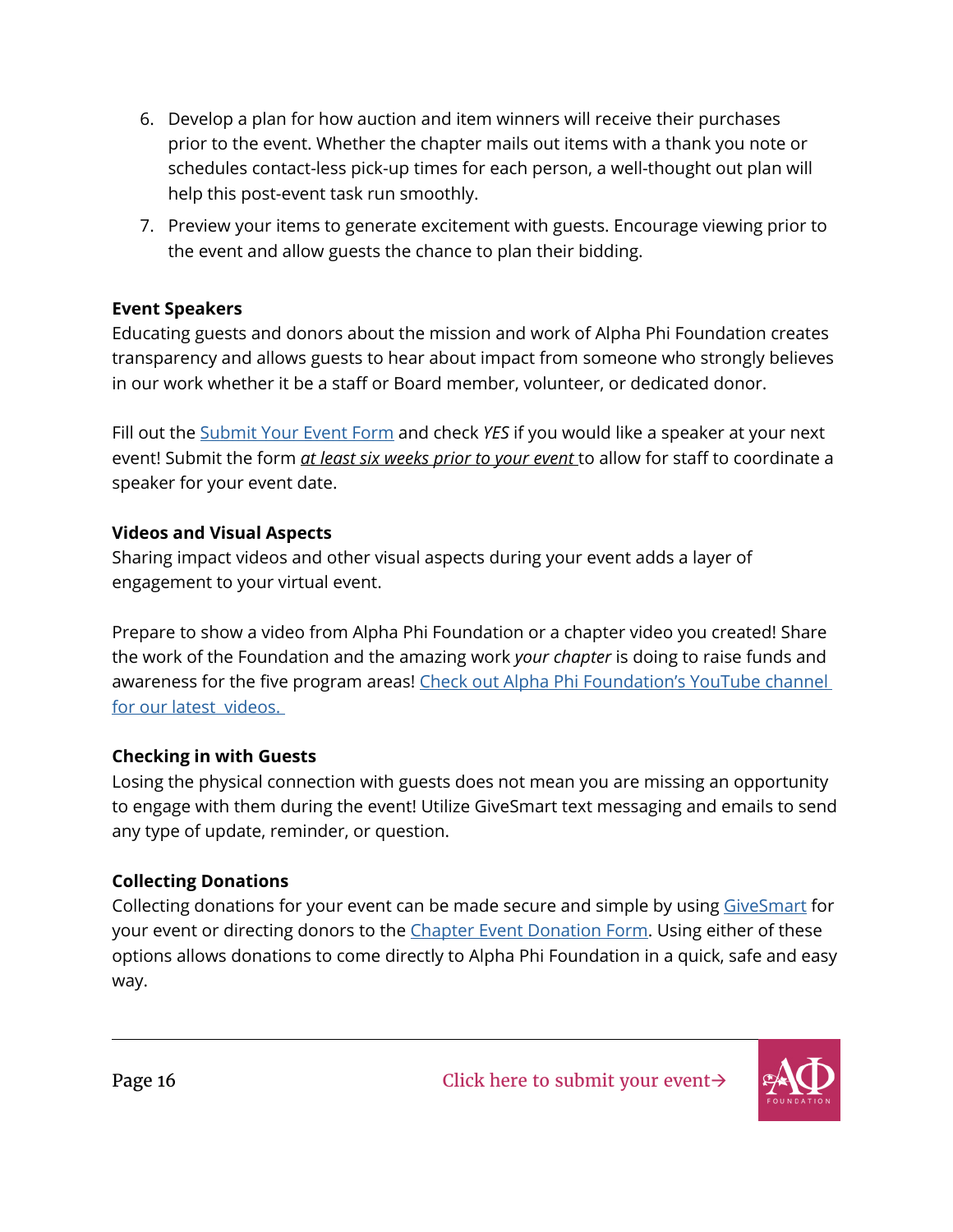GiveSmart is free for Alpha Phi chapters to use and optimize their events, whether virtual or in-person. The credit card transaction fee is a standard 3.5%.

Please refrain from using Venmo to collect donations for Alpha Phi Foundation. Credit card donations are easily accepted via GiveSmart or Alpha Phi Foundation's online chapter event form.

### **Using a third-party site to fundraise for Alpha Phi Foundation is not recommended.**

Sites such as GoFundMe, EventBrite, and CrowdChange take longer to send proceeds to Alpha Phi Foundation, take a larger percentage in fees, and will prolong chapter donation reports from Alpha Phi Foundation.

If a chapter chooses to use a third-party site to fundraise, Alpha Phi Foundation will have limited oversight and support to offer to chapter members. Please direct any troubleshooting and issues with third-party fundraising sites to the Help Desk or Support Staff of the third-party vendor.

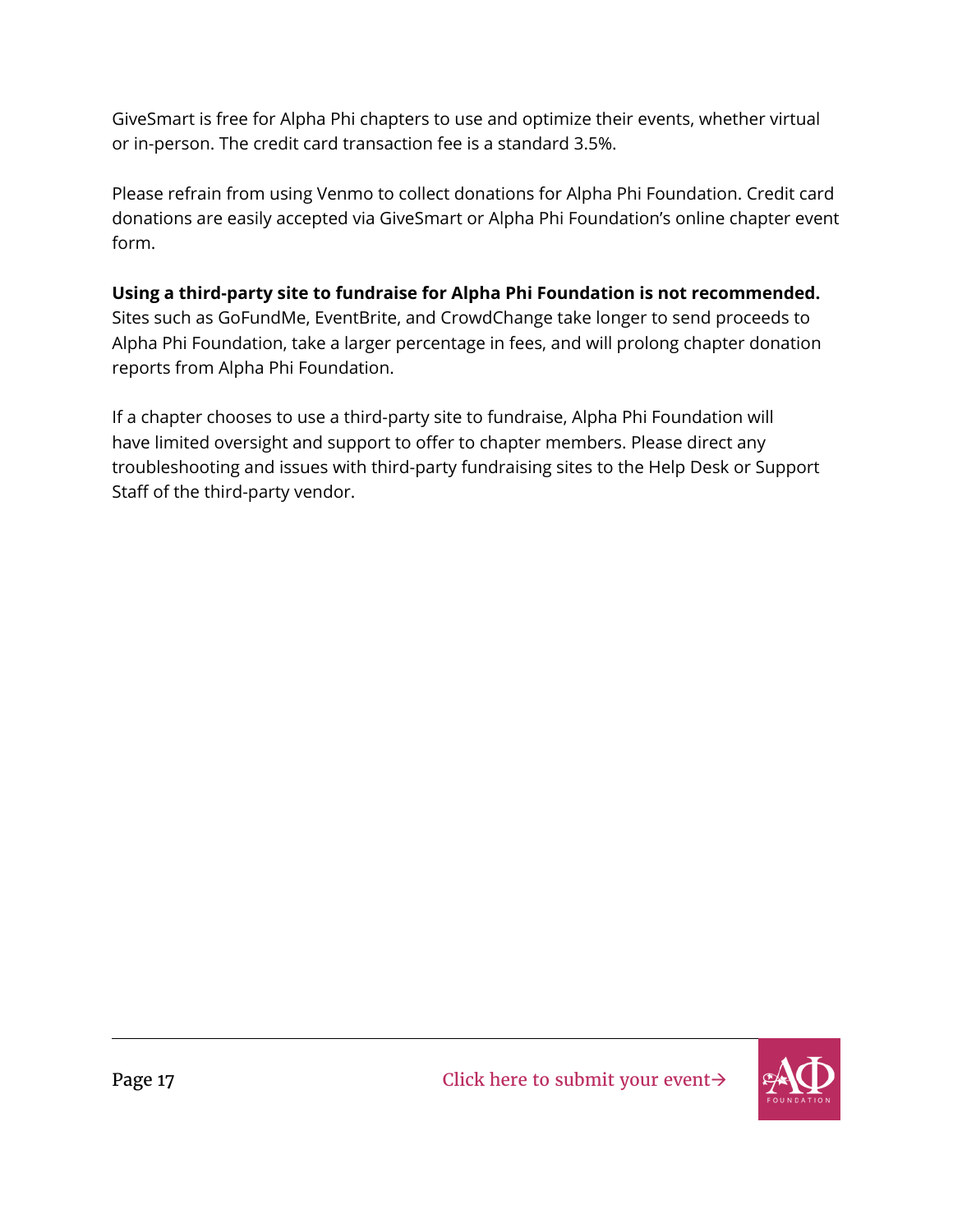### <span id="page-20-0"></span>**Post-Event**

You've completed your virtual event, congratulations! Here are a few items to help wrap-up and complete your event before it is officially over:

### **GiveSmart Finances**

If you collected event funds primarily through GiveSmart, then wrapping up finances can be quick and simple: Click here to the next steps for properly closing your GiveSmart event [and receiving your funds.](https://www.alphaphifoundation.org/resources/givesmart/event-close-out/)

We are often asked which GiveSmart revenue types are directed back to the chapter and which are donated to Alpha Phi Foundation.

**Tickets —** Once you close your event and request disbursement, any ticket sale revenue collected will be mailed to your chapter's Billhighway account. You can expect to see these funds coded in your account 2-3 weeks after you submit your disbursement request.

**Donations —** Once you request disbursement for your GiveSmart event, donations will be sent directly to Alpha Phi Foundation. There is no extra step on your part!

**Instant items —** Instant item revenue is classified as donations. These funds will be sent directly to Alpha Phi Foundation.

**Auction items —** Auction item revenue is classified as donations. These funds will be sent directly to Alpha Phi Foundation.

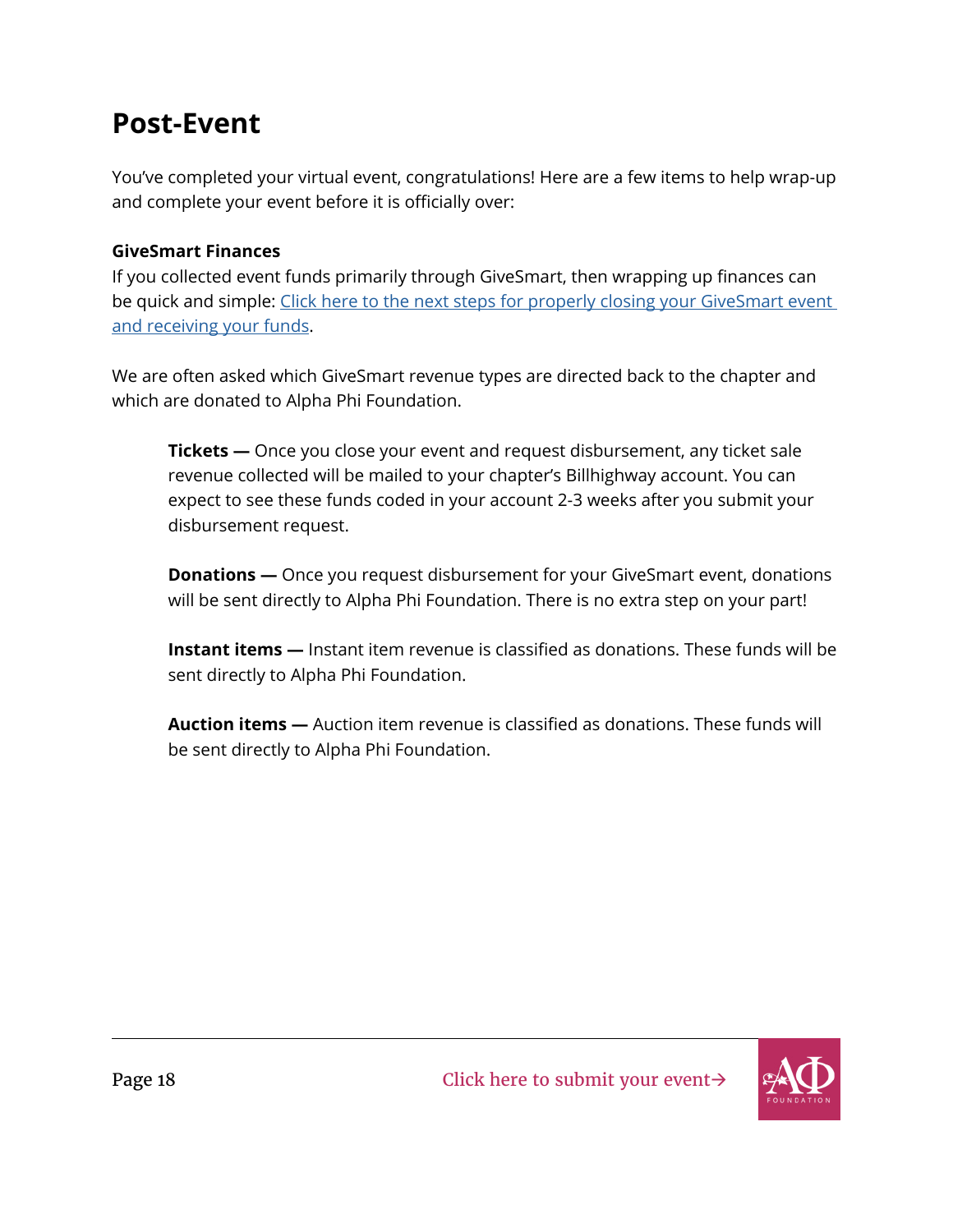#### <span id="page-21-0"></span>**Sending in Donations**

For all other avenues of donations, here is how you can safely and responsibility send these in to the Foundation:



#### **Stewardship**

Thank your donors again and again for their time and contributions to your event! Stewardship is a simple, yet important way to maintain trust between you (and Alpha Phi Foundation) and your donors.

- Send a quick thank you email, along with an automatically generated tax receipt for their contributions, using GiveSmart's email feature.
- Mail thank you letters and tax receipts generated using GiveSmart.
- If you have silent/live auction items, or other winnable items to mail, develop a plan for getting those items to their purchasers whether it be through a scheduled pick-up time or mailing packages. Include a thank you letter or note along with the package!

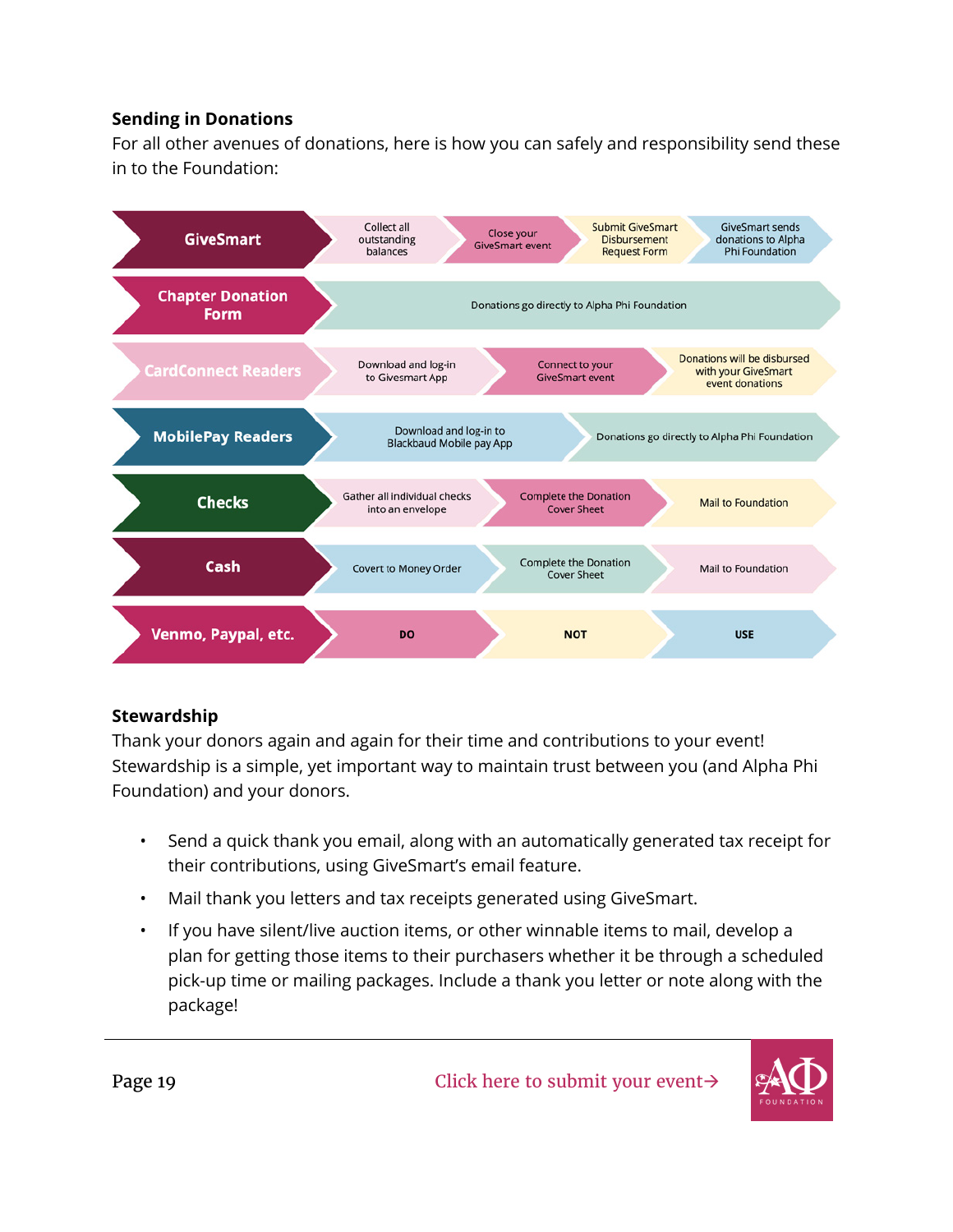# <span id="page-22-0"></span>**GiveSmart**

*GiveSmart is the recommended platform for Alpha Phi chapters to host their virtual, hybrid, and in-person events.*

Be sure to give yourself and your team plenty of time to become comfortable and knowledgeable about using GiveSmart for whatever features your event requires. Reach out to [chaptergiving@alphaphifoundation.org](mailto:chaptergiving%40alphaphifoundation.org?subject=) to ask questions or schedule a training session with our Chapter Giving Coordinator.

To access all of the GiveSmart ZenDesk resources, log into your chapter account:

**Click here** [to log into your GiveSmart account](https://e.givesmart.com/s/e/)

### **Here's where to start…**

### **Does my chapter have an account?**

Are you unsure if your chapter has a GiveSmart account already set up? Complete the [Submit Your Event Form](https://www.alphaphifoundation.org/resources/submit-your-event/) to find out!

If your chapter does not have an account set up already, GiveSmart staff will create your Chapter Hub and the event that you submitted. Be sure to list anyone you want to have administrative access to the site, including your advisors! Everyone will receive their own login credentials and will have full administrative access to the chapter account.

Since your event will already be created by GiveSmart staff, be sure to check out the Getting Your Site Ready list at the end of the GiveSmart section to make sure your event is ready for the public!



Page 20 Click here to submit your event→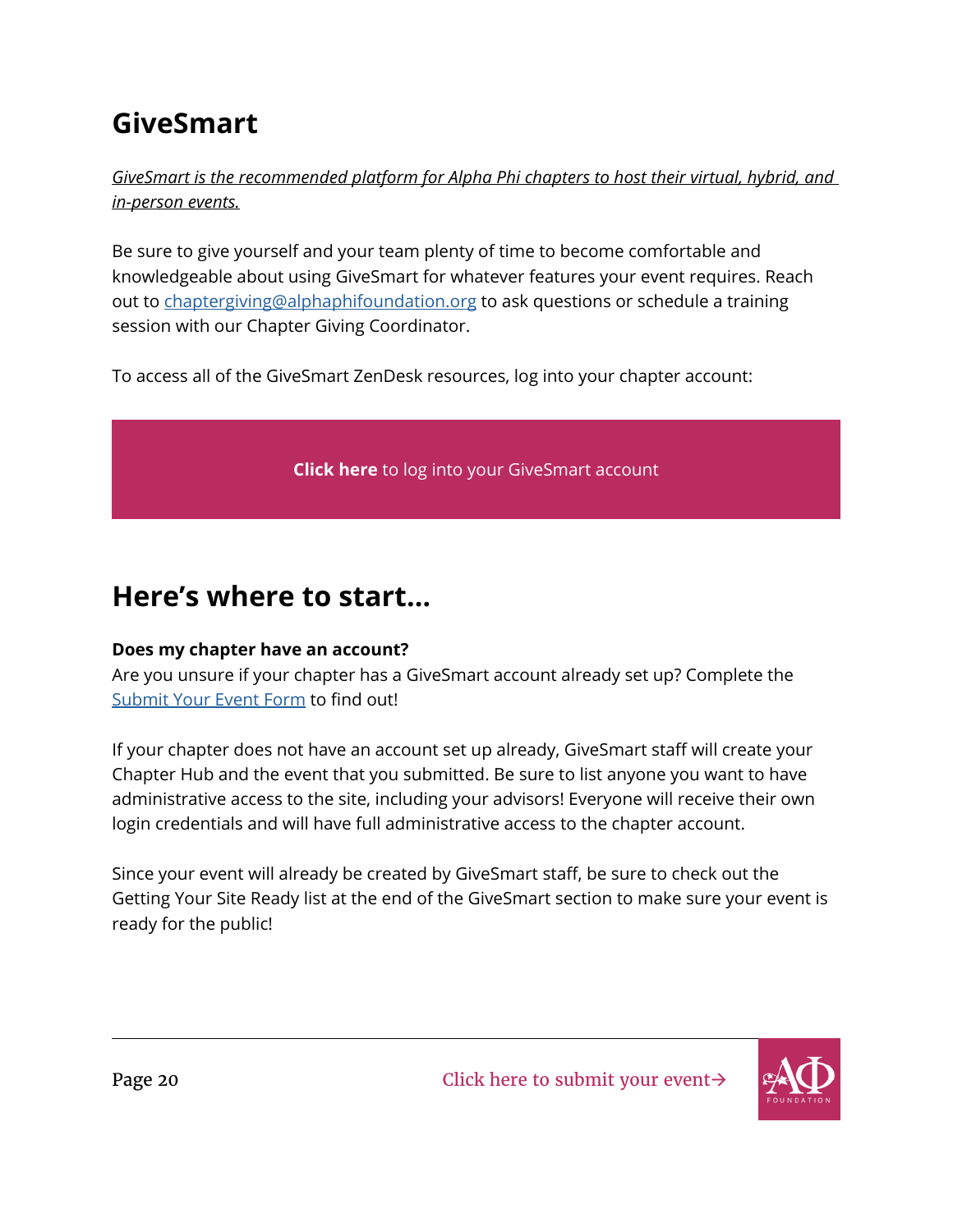#### **My chapter already has an account!**

You have already logged into GiveSmart or created an event before, awesome!

To create a new event, follow these steps:

- 1. Login into [e.givesmart/s/e](https://e.givesmart.com/s/e/)
- 2. Select *+New Campaign*
- 3. Select *Campaign Type* always select *Auction Campaign* so your event has full capabilities no matter what! Choose any option for *Campaign Sub-Type*
- 4. Choose your *Campaign Name* and *Name for Text Messages*
- 5. Enter in *Location, Start Date and Time, End Date and Time* and *Approximate Number of Attendees*.
- 6. Select YES to the following: *Donation Appeal, Live Auction, Vote Items, Instant Buy Items.* This gives your event full site capabilities whether you end up using them or not. Better to be covered now than have to recreate your event site later!
- 7. Select all options under *Types of Instant Buy Items.*
- 8. Add an *Approximate Number of Items*
- 9. Choose when *Ticket Sales Begin* and *Ticket Sales End*. You can always change this later. If your event does not require ticketing, select any dates.
- 10. Select NO for *Onsite Staff.* Email [chaptergiving@alphaphifoundation.org](mailto:chaptergiving%40alphaphifoundation.org?subject=) if you think your event requires on-site assistance.
- 11. Hit *Save* and your new event is ready for customization!

#### **My chapter has an account, but I've never logged in before...**

No worries! Reach out to [chaptergiving@alphaphifoundation.org](mailto:chaptergiving%40alphaphifoundation.org?subject=) to become an admin.

You will be added to your chapter's account and receive your login credentials shortly. Once you create a password, you can log-in and start getting familiar with GiveSmart.

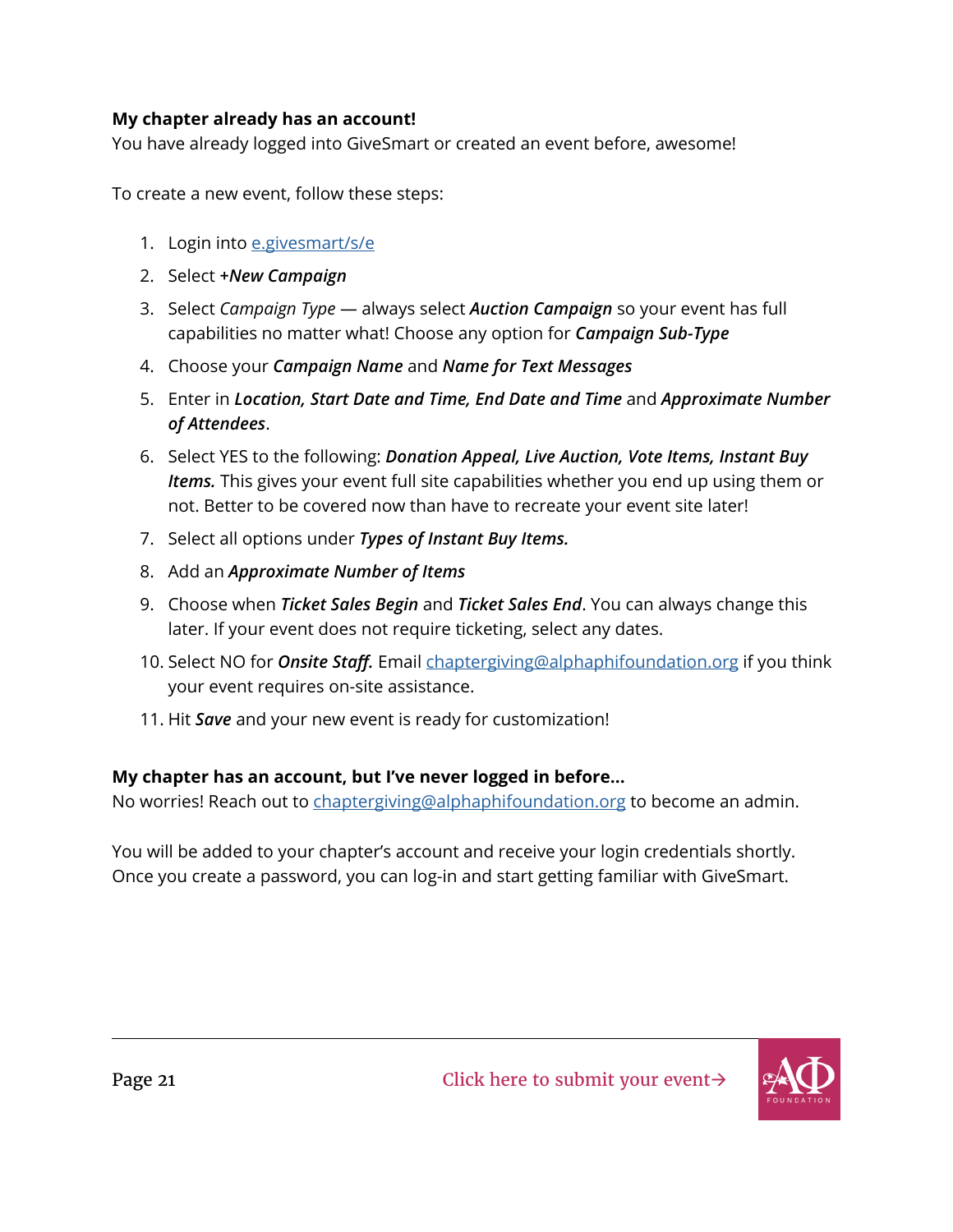# <span id="page-24-0"></span>**Getting Your Site Ready**

Before going live, you will want to make sure all aspects of your event site are checked off and ready to go! Your event will heavily rely on GiveSmart in a way your in-person event may not have, so prepare accordingly. Adjust your to-do list based on the type of event you are hosting, too, as some things won't apply!

Here's a list of GiveSmart settings, customizations, and things to consider to get you started!

#### **Settings > Global**

- Assign bidder numbers
- Keep bidder and purchaser names anonymous
- Add custom fields to guest registration
- Toggle site from Hidden to Show and vice versa.
- Require card on file
- Request email and mailing address for registration
- Option to pass credit card transaction fees onto organization (chapter and Alpha Phi
- Foundation), pass onto purchaser, or make it optional.

#### **Setting > Design Center**

- Customize colors
- Add a background picture and banner
- Turn on/off Call to Action buttons
- Add a Donation Revenue Goal
- Update Campaign Details
- Create Ads
- Write additional Descriptions
- Rearrange layout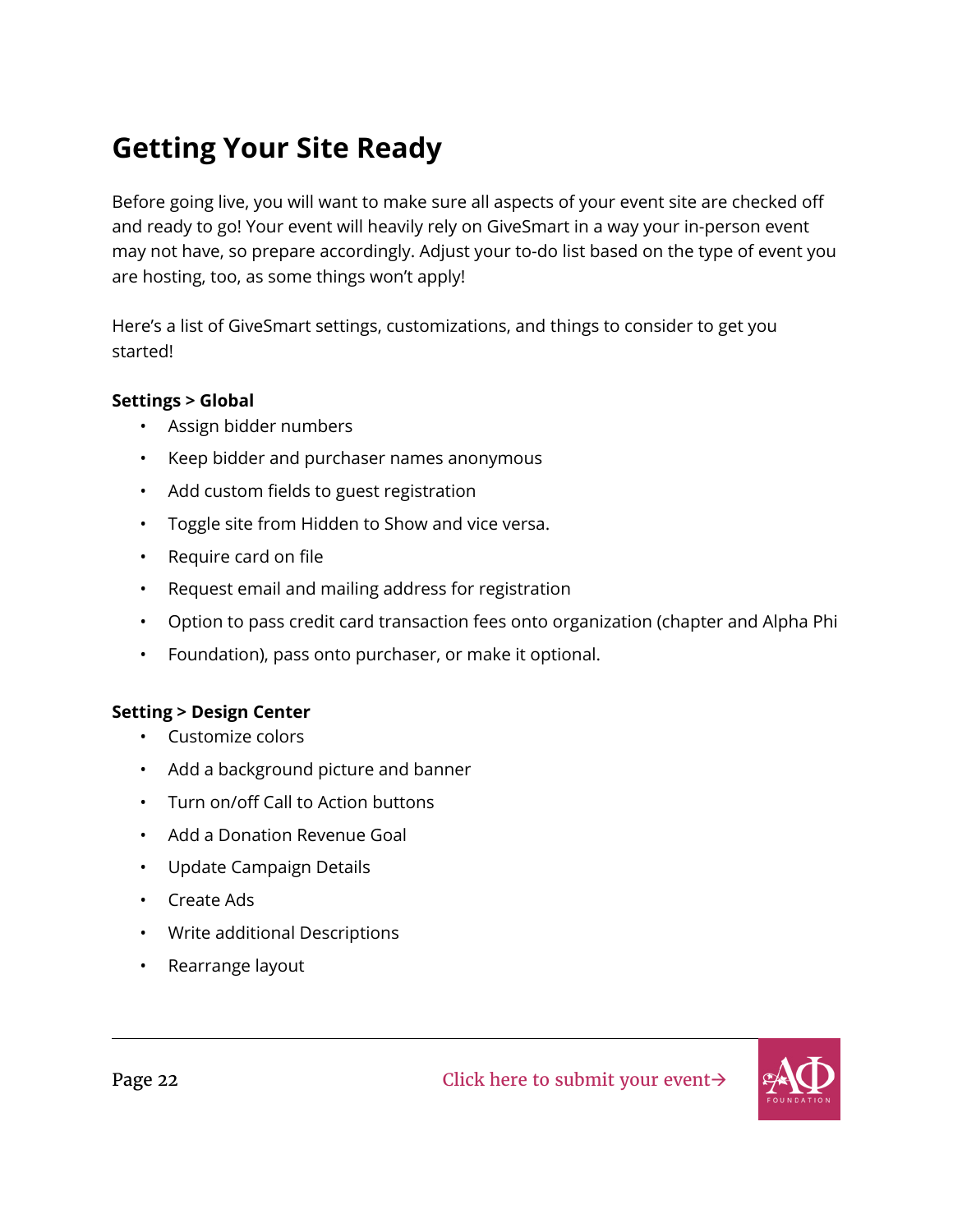#### **Setting > Auction**

- Toggle on/off Item View Page
- Set a Go Live and End date and time
- Adjust the bid increment and default starting bid percentages

#### **Setting > Donations**

- Show/hide Donate Page View and Click to Donate from your home page
- Show/hide Donate Now page
- Write donate description
- Set donation levels

#### **Setting > Communications**

- Generate a PDF of user statements
- Generate receipts and tax letters
- Create Welcome Text Message for new users
- Write customized tax letter

#### **Setting > Close and Wrap Up**

- Close your auction at the end of your event!
- All auction wins will be converted into purchases and those winners with credit cards on file will automatically be charged.
- Reconcile your auction!
- Utilize Run All Credit Cards to charge remaining users for their completed purchases.

#### **Users**

- Share the registration link with guests OR upload the guest list via Excel
- Check in and check out users
- View unpaid balances for a specific guest
- Refund a specific guest
- View guest activity and information
- Manually add a user

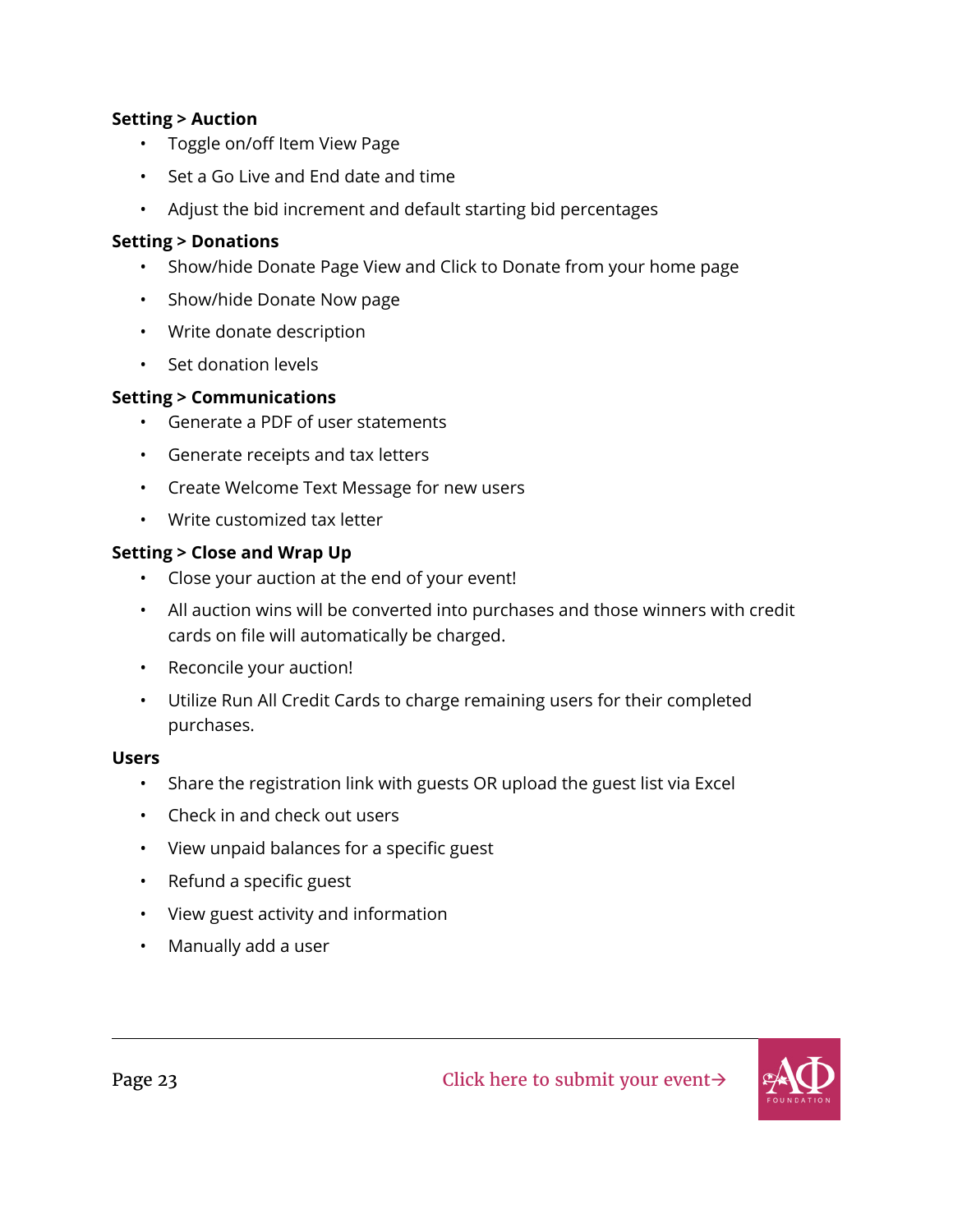#### **Tickets**

- Create tickets and prices
- Add required questions for ticket purchase orders
- View and create ticket orders
- Return and refund tickets

#### **Items**

- Create all items with a description, picture, starting bid, fair market value, and minimum bid increment.
- Manage all items
- Manually enter winners

#### **Messages**

- Create and send email messages to an individual, a group, or all users
- Create and send text messages to an individual, a group, or all users
- Save messages as drafts to send immediately or later

#### **Ads**

• Create ads to be viewed on the public event page

If you ever need additional assistance or have a quick question, we recommend clicking the Help button in the lower left-hand corner of your dashboard. GiveSmart's Help Desk has created countless instructions, articles, how-to's, and videos to help you learn your way around this tool.